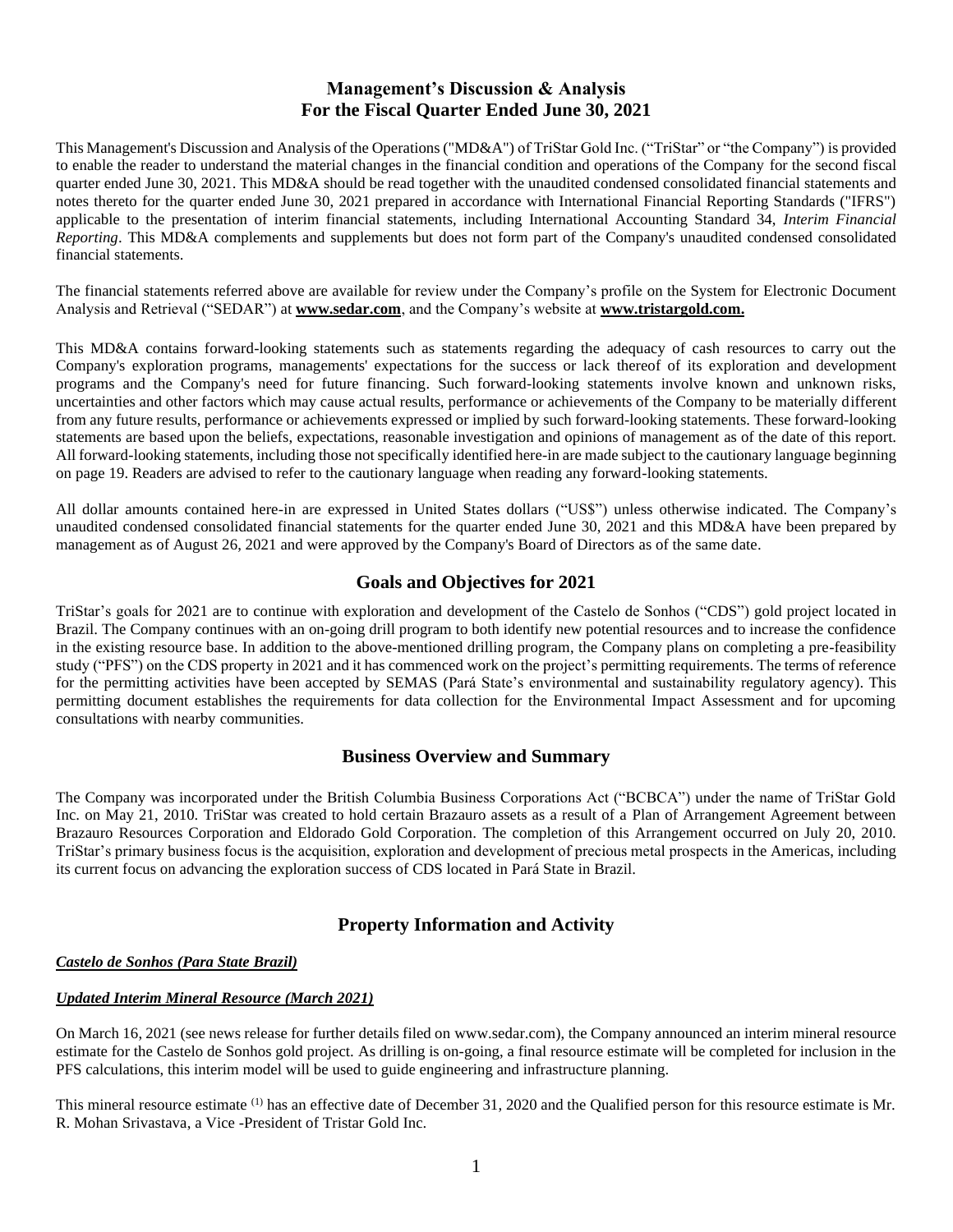| <b>Property Area</b>  | <b>Classification</b> | <b>Tonnage</b><br>(million<br>tonnes) | Grade<br>(grams per<br>tonne Au) | Metal Content <sup>(3)</sup><br>(million ounces Au) |
|-----------------------|-----------------------|---------------------------------------|----------------------------------|-----------------------------------------------------|
| Esperança South       | Indicated             | 24.5                                  | 1.3                              | 1.1                                                 |
|                       | Inferred              | 10.4                                  | 1.1                              | 0.4                                                 |
| Esperança East        | Indicated             | 2.4                                   | 1.1                              | 0.1                                                 |
|                       | Inferred              | 9.4                                   | 0.9                              | 0.3                                                 |
| Esperança Center      | Indicated             | 13.1                                  | 0.8                              | 0.3                                                 |
|                       | Inferred              | 2.4                                   | 0.9                              | 0.1                                                 |
| <b>Project Totals</b> | <b>Indicated</b>      | 40.1                                  | 1.2                              | 1.5                                                 |
|                       | <b>Inferred</b>       | 22.2                                  | 1.0                              | 0.7                                                 |

1. Numbers have been rounded to reflect the precision of Inferred and Indicated mineral resource estimates.

2. The reporting cut-off corresponds to the approximate marginal cut-off for an open pit operation with total operating costs (non-waste mining + processing + G&A) of US\$12.00/t, metallurgical recovery of 98% a gold price of US\$1250 per ounce, and above a reporting cutoff of 0.3g/t Au. These are mineral resources and not reserves and as such do not have demonstrated economic viability.

3. The metal content estimates reflect gold in-situ and do not include factors such as external dilution, mining losses and process recovery losses.

4. TriStar is not aware of any economic, permitting, legal, title, taxation, socio-economic, marketing or political factors that might materially affect these mineral resource estimates.

### *Project Description, Location and Access*

CDS is located in the southwest of Pará State in Brazil near the federal highway BR-163 which links the cities of Cuiabá to Santarém. CDS is approximately 30 kilometers by unpaved road from the town of Castelo de Sonhos. The topography of the region is characterized by low plains, with an average elevation around 250 meters above sea level. In contrast, the plateau (which hosts the mineralization at CDS) is approximately 550 meters above sea level. The climate is classified as tropical monsoon, with average annual precipitation around 2,000 mm. The rainy season is December to May. The project area has been largely deforested.

The property is approximately centered at coordinates 8 degrees 12'07" South, 54 degrees 59'20" West. Road access to CDS is usually possible all year, however heavy seasonal rainfall may temporarily cause flooding of roads and bridges. Pará State is considered a mining friendly jurisdiction with a high percentage of the State's economic activity resulting directly or indirectly from mining.

The existing infrastructure for CDS is considered excellent for a developmental project, specifically

- $\checkmark$  there is a 138 kv power line which parallels state highway BR-163;
- $\checkmark$  the village of Castelo de Sonhos is located on a paved highway (BR -163) affording ground access to nearby cities and port facilities;
- $\checkmark$  there is a fully functional exploration camp;
- $\checkmark$  the camp is serviced by a 550-meter airstrip adequate for small aircraft;
- $\checkmark$  CDS is accessible by an unpaved 30 km road from the nearby village of Castelo de Sonhos; and
- $\checkmark$  the village of Castelo de Sonhos (population circa 10,000) offers many services including banks, medical facilities, supermarkets, restaurants, hotels, an airstrip and light and heavy vehicle repair facilities.

The original vendors of CDS retained a 2% net smelter return ("NSR") royalty (half of which may be purchased by Royal Gold Inc., a one-time bonus payment of US \$1.00 per ounce of gold if NI 43-101 proven and probable reserves exceed one million ounces and a payment of US \$3,600,000 upon commercial production (TriStar has the option to pay US \$1,500,000 upon or prior to making a production decision in lieu of the production payment).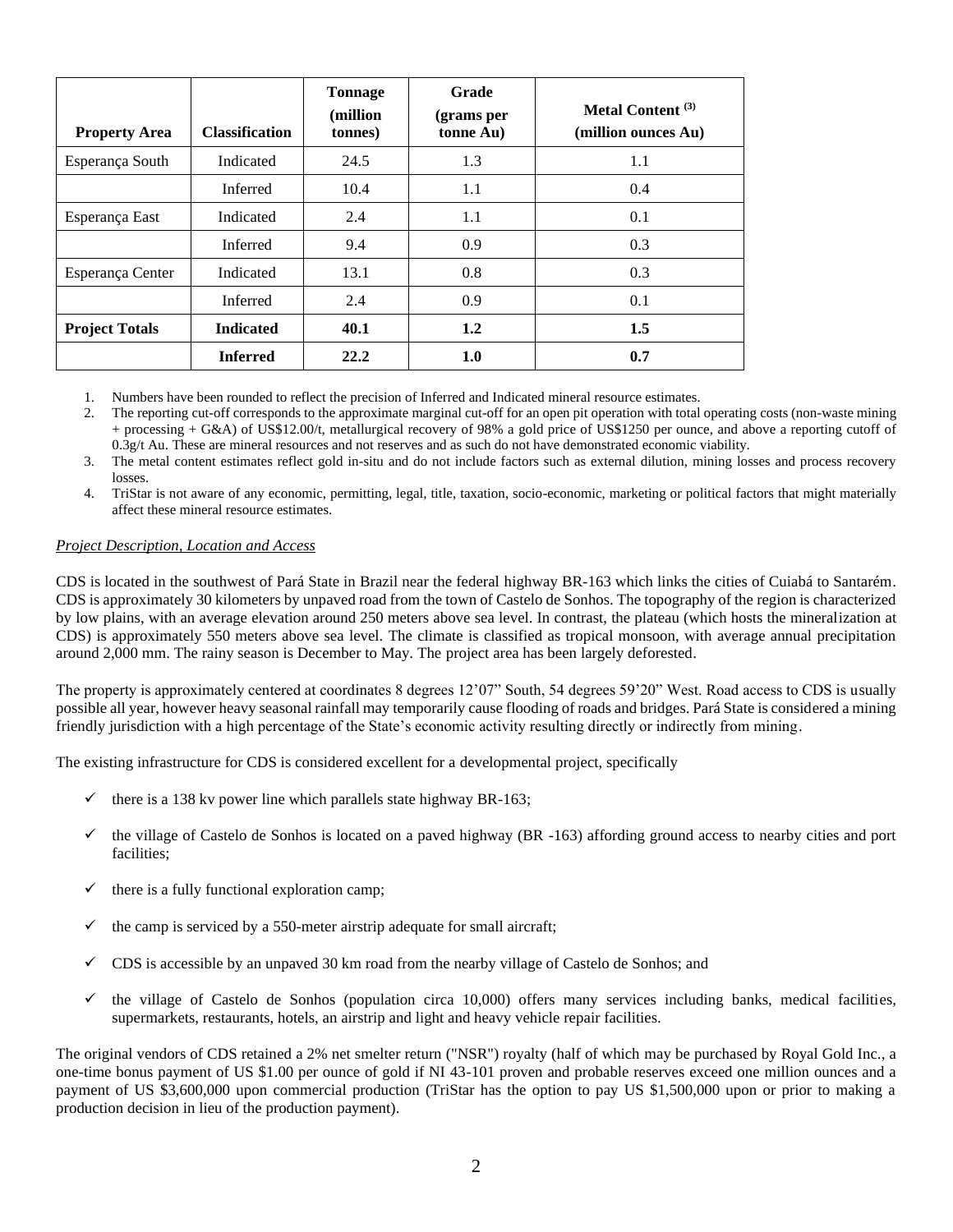The Company has not yet experienced any opposition to its exploration work at CDS from local, international environmental or special interest groups. However, as the size and scope of the project expands, the Company may experience opposition to its activities and plans which may halt or delay development at CDS. In addition, in certain periods of the year rainfall is very heavy which may temporarily affect the Company's ability to undertake work at CDS.

### *Geological Setting, Mineralization and Deposit Type*

The host rocks for CDS's gold mineralization are quartzites, meta-arenites and meta-conglomerates of the Early Proterozoic Castelo de Sonhos Formation (+2 billion years ago). Geologically, CDS is believed to be a paleo placer, similar in nature to the Tarkwa Mine in Ghana and the Jacobina Mine in Brazil. CDS encompasses a 15 km by 12 km plateau with an average elevation 300 meters above the surrounding plains.

The Company believes the geology and mineralization of the CDS deposit is typical of a modified paleo placer in which low-grade metamorphism may have remobilized gold over short distances. The sediments that now constitute the conglomerate bands at CDS were formed approximately 2.0 to 2.1 billion years ago, likely in a near-shore environment or in a large inland basin. At CDS, as well as Jacobina and Tarkwa, gold is hosted in quartz-pebble conglomerates; furthermore, gold grades in all of these tend to be higher in the pebble-supported conglomerates and to generally decrease when the size, frequency, sorting and packing of pebbles indicates an environment more distal from the source, lower in energy where water would flow more slowly and would be less able to keep gold grains and large pebbles in suspension. Reconstructions of the relative locations of cratons two billion years ago indicate that they may have formed a supercontinent close to the South Pole. At that time, lode deposits along a central mountain range are believed to have provided a source for gold that rivers and creeks could transport downhill toward the coastline.

### *TriStar's Early Exploration Activity (2011-2015*)

Please refer to the Company's Annual Information Form (filed on SEDAR) for a description of work completed prior to 2016.

### *TriStar's Recent Exploration Activity (2016-2020)*

TriStar resumed drilling activities in the second half of 2016. In addition to the drilling programs, the Company also undertook new metallurgical studies on samples collected in 2016 and 2017. This work was completed in February 2017 and the results are briefly summarized below. In 2020, the Company completed additional metallurgical test work on samples collected from the 2019 and 2020 drill programs

Phase 1 and Phase 2 of the 2016-2017 drilling program consisted of a series of core holes along a fence-like step-out program in Esperança South and the more northerly in Esperança Center. Phase 1 consisted of five core holes and was completed in November 2016. The assays from these holes all contained significant mineralization and confirmed that gold mineralization extends at least two kilometers to the southwest beyond the resource area defined by the Company in 2014. Phase 2 consisted of five core holes, of which three encountered significant mineralization. The results from Phases 1 and 2 provided the Company with valuable information in planning the Phase 3 infill drilling program.

The Phase 3 drilling campaign at CDS consisted of approximately 15,000 meters of reverse circulation in-fill drilling, which was completed in late 2017.

The 2018 drill program consisted of 960 meters (8 holes) of core and 3,972 (34 holes) meters of reverse circulation ("RC") drilling. The RC program included infill drilling in Esperança Center, and Esperança South and broader definition drilling in Esperança East. The 2018 program also identified two new gold bearing mineralization areas the 2018 New Discovery Zone' ("NDZ") and the 2018 Upper Conglomerate Zone ("UCZ"). The NDZ conglomerate outcrops on the far western edge of the property and has a mapped strike length of approximately 2 km. Ten soil sampling lines at 200 meter spacing have confirmed that the NDZ is highly anomalous in gold, with all lines showing a distinct continuous zone of mineralization coincident with the conglomerate. The UCZ was initially recognized in 2016 as an additional band of conglomerate that sits in the arenite above the main conglomerate band. Four sampling lines were located to cross the UCZ, and assays from the soil samples from all lines encountered anomalous gold grades. The size of the UCZ has not yet been determined, but mapping and sampling work so far suggests it is more than 1 km in strike length.

In 2019, the Company commenced another significant in-fill drill program which was planned to total approximately 22,500 meters of which 2,500 meters was to be core drilling. The core drilling was planned to complete certain geotechnical work necessary for the PFS. At the end of April 2020, the Company had completed 18,993 meters of RC drilling and 372 meters of core drilling. As of the date of this report, the in-fill drilling program was completed, although certain core drilling will require consultants to travel internationally and given the status of the international health pandemic, the Company cannot predict when international travel will resume. The Company also decided to undertake additional RC drilling on the CDS deposit, which drilling commenced in September 2020 and will continue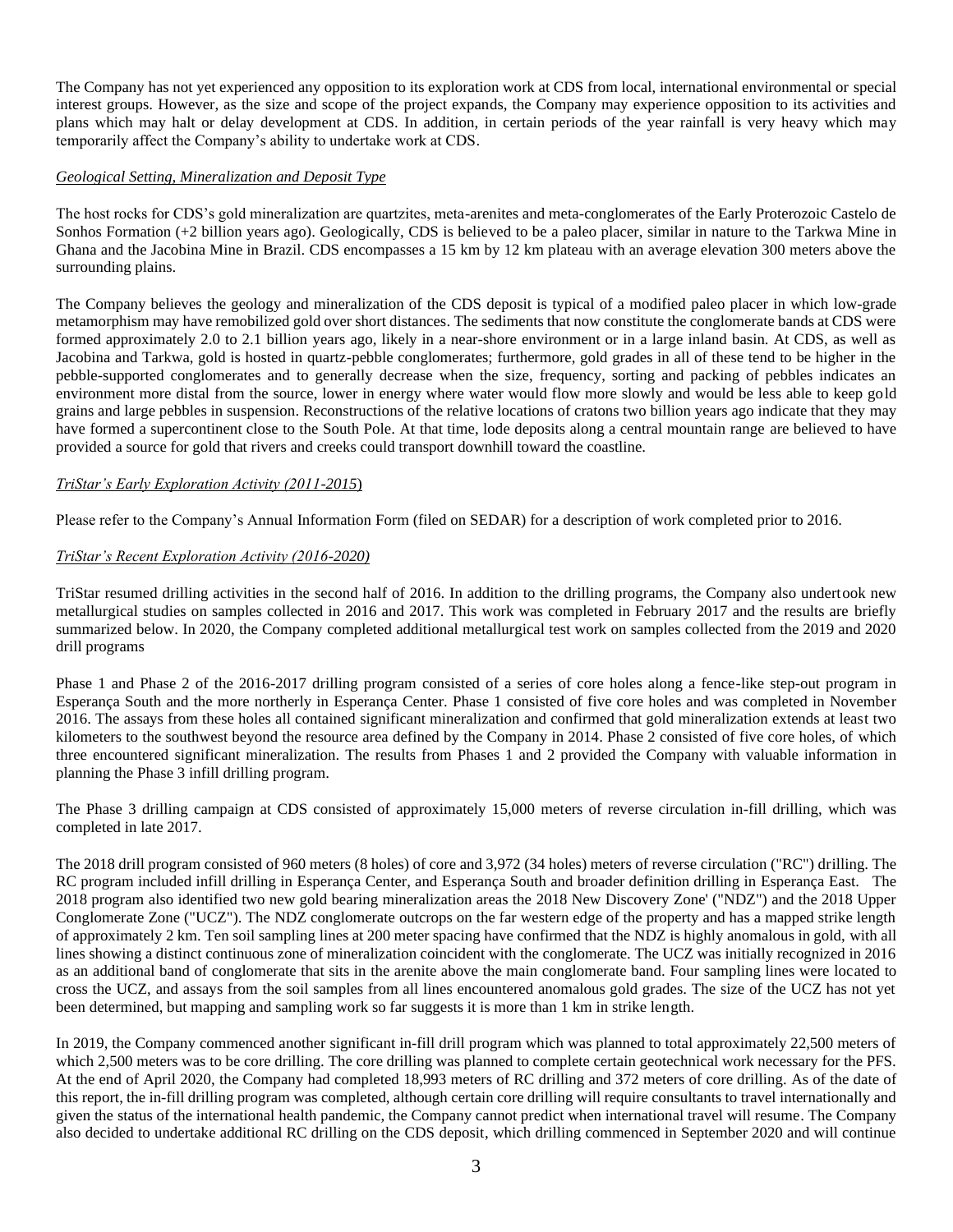into 2021. The Company's quality assurance and quality control ("QA/QC") protocols for all years are consistent with industry standards.

### *Summary of Metallurgical Test Work*

In January 2017, McClelland Laboratories ("McClelland") in Sparks, Nevada completed metallurgical test-work on a bulk sample created from drill core from the Esperança South area of the CDS deposit. This bulk sample had a head grade of approximately 1.5  $g/t$ gold. McClelland tested gold recoveries using both gravity concentration and cyanidation, with both sets of tests being performed at a range of commercially reasonable grind sizes. Gravity alone recovery to a rougher concentrate ranged from 41% to 84%. Gold recovery by cyanidation was analyzed using bottle roll tests with recoveries ranging from 93% to 98%. Consumption of cyanide and lime were both low, an additional benefit as this reduces operating costs. This work is described in more detail in the news release of the Company dated February 27, 2017 (filed on SEDAR).

In 2020, the Company received the results from six composite metallurgical samples collected from the CDS 2019 and 2020 drill programs. This test work was completed by McClelland Laboratories in Sparks, Nevada. This work incorporated samples with a wider range of head grades than what the Company had done in 2017. All six bottle roll tests returned over 96% recovery with an average recovery of 98%, (See the news release dated July 23, 2020).

### *Results of the 2018 Preliminary Econmic Assessment ("PEA").*

**The PEA is preliminary in nature and includes Inferred Mineral Resources that are considered too speculative geologically to have the economic considerations applied to them to be categorized as Mineral Reserves. There is no certainty that the economic results described in the PEA will be realized. Mineral Resources that are not Mineral Reserves do not have demonstrated economic viability.**

This section contains the same information as that provided in the same section of the 43-101 Technical Report filed on SEDAR by TriStar, entitled "Castelo de Sonhos Gold Project, Pará State, Brazil Amended Independent Technical Report – Preliminary Economic Assessment" with an effective date of September 14, 2018. The QP taking responsibility for this section also took QP responsibility for the same section in the previous report and is of the opinion that the information remains relevant and current despite the fact that it predates the current resource estimate. Work is already underway on the Pre-Feasibility Study (PFS) for Castelo de Sonhos; the technical and economic analysis presented in the PFS will be based on new resource estimates, will not assign any economic value to Inferred resources, and, when published, will entirely replace the PEA analysis.

The qualified person for the preparation of this PEA was Porfiro Cabaleiro (#3708), Director of GE 21. The reader should refer to the news release dated November 16, 2018 for further information about the results of this PEA. The PEA has been filed on SEDAR. AISC is a "Non-IFRS financial measure" within the meaning of applicable Canadian securities laws. Such measures have no standardized meaning under International Financial Reporting Standards and should not be considered in isolation or as a substitute for measures of performance prepared in accordance with International Financial Reporting Standards.

On November 16, 2018, Tristar Gold Inc. released the results of an independent preliminary economic assessment (filed on SEDAR). The following are some key summary findings:

- Life of mine net pre-tax cash flow of US\$441 million;
- Gold price of \$1250 per ounce;
- Life of mine gold production of 1.1 million ounces;
- Pre-tax internal rate of return of 51%;
- Post-tax internal rate of return of 43%;
- Gold production cash costs of US \$660 per ounce of gold produced;
- Initial capital of US \$184 million.

The PEA for CDS has assumed the use of a contract mining company, to conduct open pit mining using technology equipment readily available in Brazil and elsewhere in the world. The open-pit mine is designed assuming 55<sup>o</sup> slope angle, 8m bench height and a 10% access ramp. The material for processing will be crushed and then ground to 150 microns before being leached using Carbon-in-pulp ("CIP"). Process tailings will be discharged to an engineered facility designed to international standards of safety.

The economic analysis includes allowances for milestone payments due under the original purchase agreement, as well as mine closure and remediation.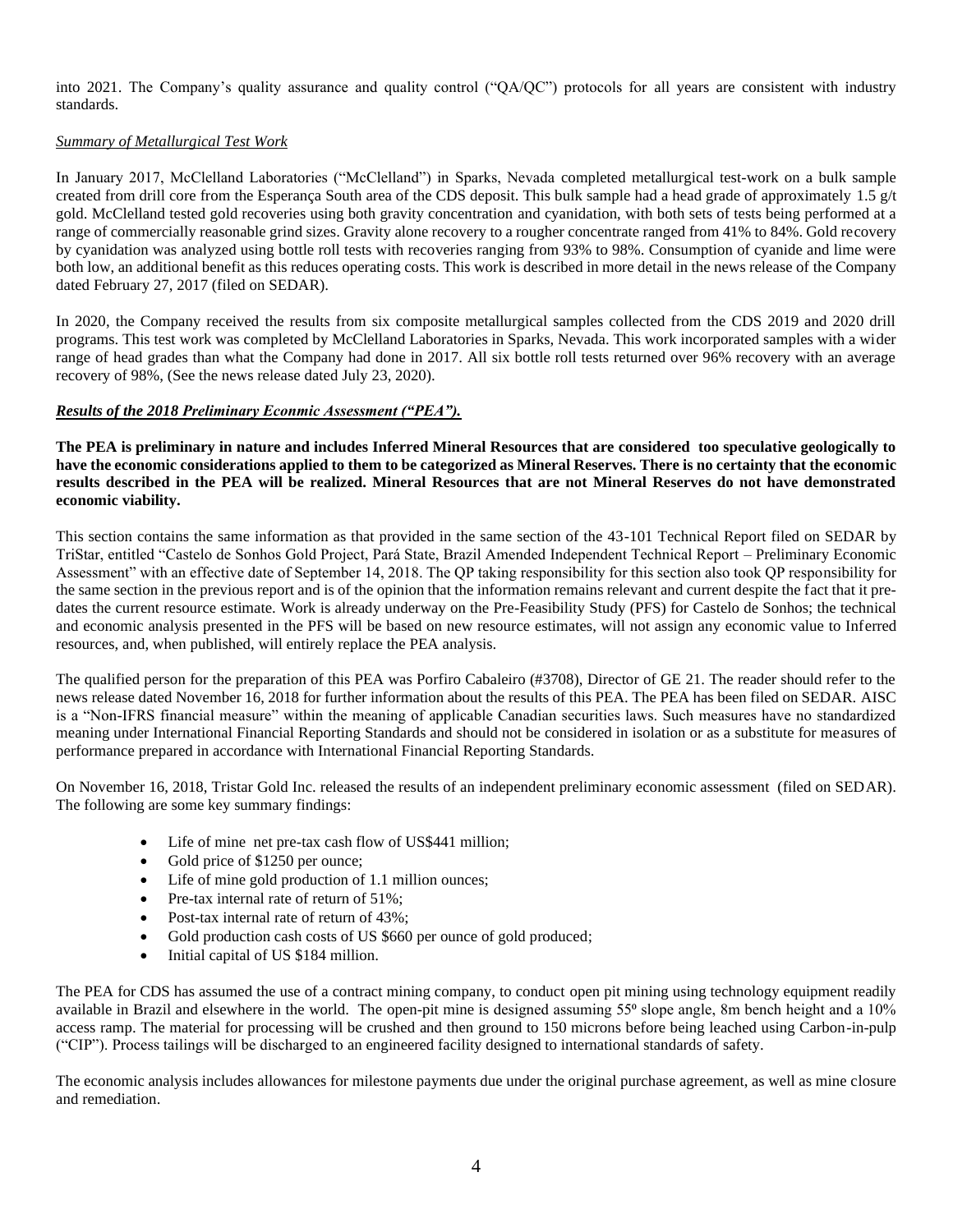### *Sampling, Analysis and Data Verification*

Refer to the NI 43-101 technical report dated September 2017 (filed on SEDAR) for a full description of sampling, analysis and data verification.

# **Select Annual Financial Information**

The table following provides selected material financial information for the last three fiscal years reported in thousands (000's) of US dollars. In all years reported the results are audited.

|                                              | 2020     | 2019      | 2018     |
|----------------------------------------------|----------|-----------|----------|
| Cash and cash equivalents                    | 10,022.6 | 5,541.1   | 734.2    |
| Total assets                                 | 29,234.9 | 22,057.1  | 20,083.3 |
| Total shareholders' equity                   | 25,260.2 | 19,028.2  | 19,268.8 |
| Total revenue                                | nil      | nil       | nil      |
| Net income/(loss) from continuing operations | (125.3)  | (1,743.4) | (608.5)  |
| Per share-basic                              | (0.00)   | (0.01)    | (0.00)   |
| Per share- fully diluted                     | (0.00)   | (0.01)    | (0.00)   |
| Net and comprehensive Income/(loss)          | (125.3)  | (1,743.4) | (608.5)  |
| Per share-basic                              | (0.00)   | (0.01)    | (0.00)   |
| Per share-fully diluted                      | (0.00)   | (0.01)    | (0.00)   |
| Dividends paid                               | nil      | nil       | nil      |

The key observations from the above selected financial information includes the following:

- Change in cash and cash equivalents is closely correlated with changes in shareholders' equity because the sale of common stock is the Company's primary means of raising capital. Cash increased in 2020 and 2019 from proceeds from the equity financings which occurred in 2020 and 2019, the exercise of warrants and options in 2020 and the sale of a royalty to Royal Gold Inc in 2019 grossing \$8.0 million;
- The most significant uses of cash are for exploration at CDS and general and administrative costs;
- The 2019 reduction in property, plant and equipment in total assets reflects accounting for the sale of the royalty to Royal Gold Inc.;
- The Company has no operating activities and therefore is unlikely to report positive earnings from operations;
- As discussed below the main factors impacting earnings are general and administrative expenditures, expensing of stock options and changes in the fair value of warrants liability (see the discussion below for further details on these factors); and
- The Company capitalizes expenditures at its mineral properties which accounts for increases in total assets.

# **Summary of Quarterly Results**

The following table includes selected quarterly financial information of the Company and is derived from unaudited interim consolidated financial statements prepared by management and the Company's audited consolidated financial statements for the periods reported. All amounts are reported in 000's of US dollars.

The Company is an exploration stage junior mining company. It has no operations in production and no source of sales or revenue from operations. It relies on funding its activities largely from the sale of its equity. In accordance with IFRS, the Company capitalizes all expenditures made on its resource properties. As such there are only a few significant items which impact its results from operations. These items include the on-going level of general and administrative spending which, in accordance with IFRS, may include the noncash cost of stock options granted. A second major item affecting its results from operations is the change in warrants liability. Warrants liability changes are most significantly affected by changes in the Company's trading price of its common shares, by the change in the United States and Canadian dollar exchange rate because the Company reports its financial statements in US dollars whereas the exercise price of the Company's warrants and its underlying common stock are traded and priced in Canadian dollars and by the number of warrants outstanding. Thus, in accordance with IFRS, this foreign exchange variance is considered an embedded derivative and changes must be reported in profit and loss. It is important to remember that the change in the fair value of warrants liability is a non-cash item.

Significant variances in the Company's reported income or loss from quarter to quarter most commonly arise from those factors described above which are difficult to anticipate in advance or to predict from past results. These factors include: (i) the granting of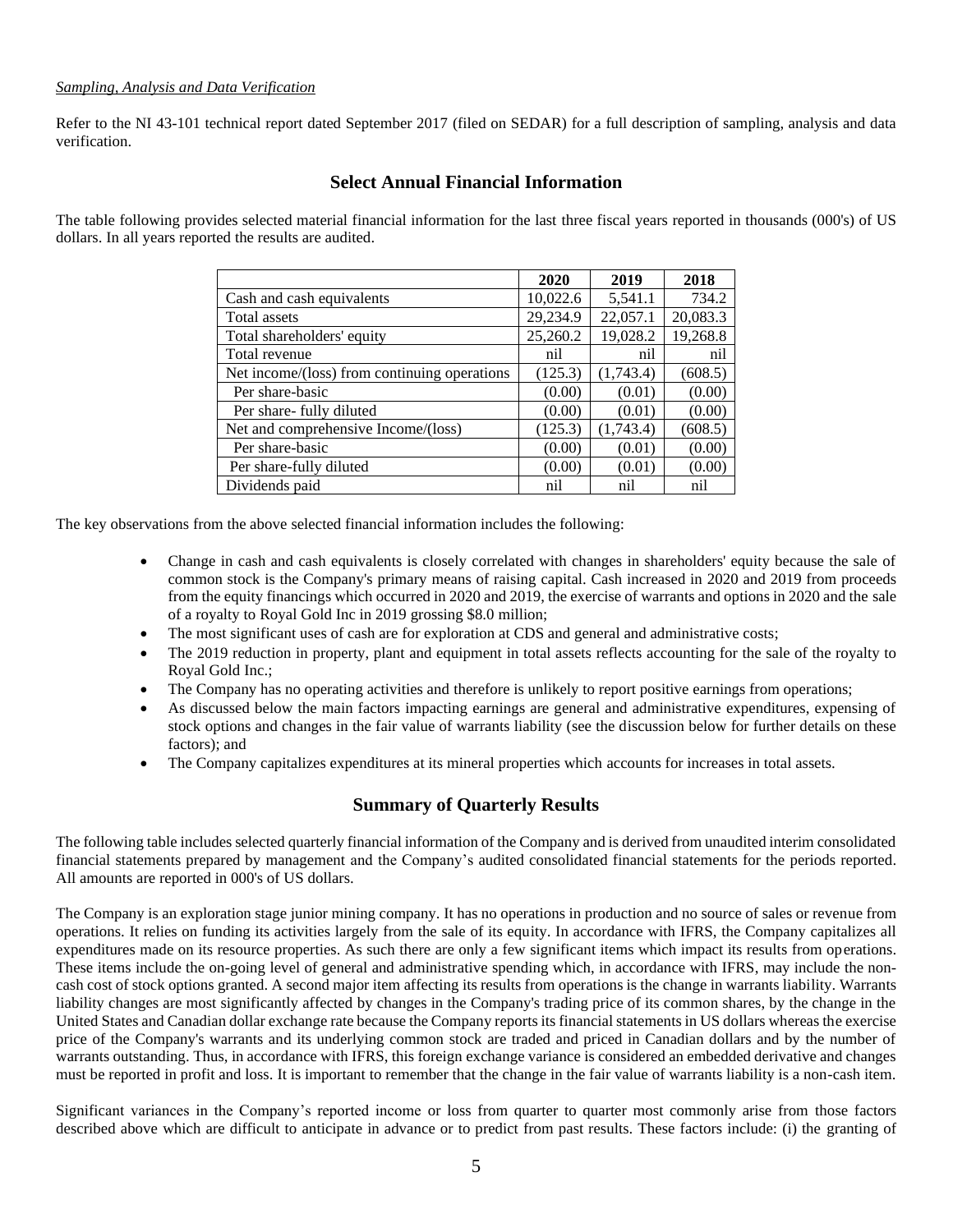incentive stock options, which results in the recording of amounts for share-based compensation expense, and (ii) the periodical valuation at fair value of warrants liability. Both of these amounts may be quite large in relation to other general and administrative expenses incurred in any given quarter or fiscal year.

|                                              | Q2.2021  | Q1.2021  | Q4.2020  | Q3.2020  |
|----------------------------------------------|----------|----------|----------|----------|
| Cash and cash equivalents                    | 7,457.9  | 8,591.5  | 10,022.6 | 10,948.6 |
| Total assets                                 | 28,257.1 | 28,565.5 | 28,234.9 | 28,958.6 |
| Total shareholders' equity                   | 24,998.5 | 25,541.1 | 25,260.2 | 22,459.0 |
| Total revenue                                | nil      | nil      | nil      | nil      |
| Net income/(loss) from continuing operations | (542.6)  | 142.5    | 2,468.1  | 0.3      |
| Per share-basic                              | (0.00)   | 0.00     | 0.01     | 0.00     |
| Per share- fully diluted                     | (0.00)   | 0.00     | 0.01     | 0.00     |
| Net and comprehensive income /(loss)         | (542.6)  | 142.5    | 2,468.1  | 0.3      |
| Per share-basic                              | (0.00)   | 0.00     | 0.01     | 0.00     |
| Per share-fully diluted                      | (0.00)   | 0.00     | 0.01     | 0.00     |
| Dividends paid                               | nil      | nil      | nil      | nil      |

|                                              | Q2.2020   | Q1.2020  | Q4.2019  | Q3.2019   |
|----------------------------------------------|-----------|----------|----------|-----------|
| Cash and cash equivalents                    | 4,568.7   | 5,661.1  | 5,541.1  | 4,065.1   |
| Total assets                                 | 21,998.6  | 22,198.2 | 22,057.1 | 20,008.1  |
| Total shareholders' equity                   | 16,999.6  | 18,597.2 | 19,028.2 | 17,682.1  |
| Total revenue                                | nil       | nil      | nil      | nil       |
| Net income/(loss) from continuing operations | (1,649.7) | (944.0)  | (137.7)  | (1,000.6) |
| Per share-basic                              | (0.01)    | (0.00)   | (0.00)   | (0.00)    |
| Per share- fully diluted                     | (0.01)    | (0.00)   | (0.00)   | (0.00)    |
| Net and comprehensive income/(loss)          | (1,649.7) | (944.0)  | (137.7)  | (1,000.6) |
| Per share-basic                              | (0.01)    | (0.00)   | (0.00)   | (0.00)    |
| Per share-fully diluted                      | (0.01)    | (0.00)   | (0.00)   | (0.00)    |
| Dividends paid                               | nil       | nil      | nil      | nil       |

# **Discussion of Results from Operations**

### **Results for the three-month periods ending June 30, 2021 and 2020 (unaudited)**

The table below provides a comparison of the financial performance for the second fiscal quarter ended June 30, 2021 and 2020.

|                                                     | <b>Three Months Ended</b><br>June 30, 2021 | <b>Three Months Ended</b><br>June 30, 2020 | <b>Change</b><br>Increase/(decrease) |
|-----------------------------------------------------|--------------------------------------------|--------------------------------------------|--------------------------------------|
| Expenses                                            |                                            |                                            |                                      |
| General and admin costs                             | \$341,689                                  | \$243,648                                  | \$98,041                             |
| Foreign Exchange losses /(gain)                     | (15,694)                                   | (43,901)                                   | (28, 207)                            |
| Other income/(expenses)                             |                                            |                                            |                                      |
| F.V. warrants liability change                      | (217, 180)                                 | (1,467,163)                                | (1,249,983)                          |
| Loss on equipment sale                              |                                            |                                            |                                      |
| Bank charges and interest income net                | 596                                        | 17.230                                     | (16, 634)                            |
| Net and comprehensive income/(loss) for the quarter | \$ (542,579)                               | \$ (1,649,680)                             | \$(1,107,101)                        |

The net loss for the second fiscal quarter ending June 30, 2021 was (\$542,579) compared to a loss of (\$1,649,680) for the quarter ended June 30, 2020. The major reason for the loss in the second quarter was due to the warrants liability expense and on-going general and administration expenses. The warrants liability increased over the first quarter of 2021 because the trading value of the Company's common stock increased and also the Canadian dollar appreciated versus the USD. The second quarter also benefited from a foreign exchange gain which arose because of the strengthening Canadian dollar which positively impacted currency held in Canadian dollars.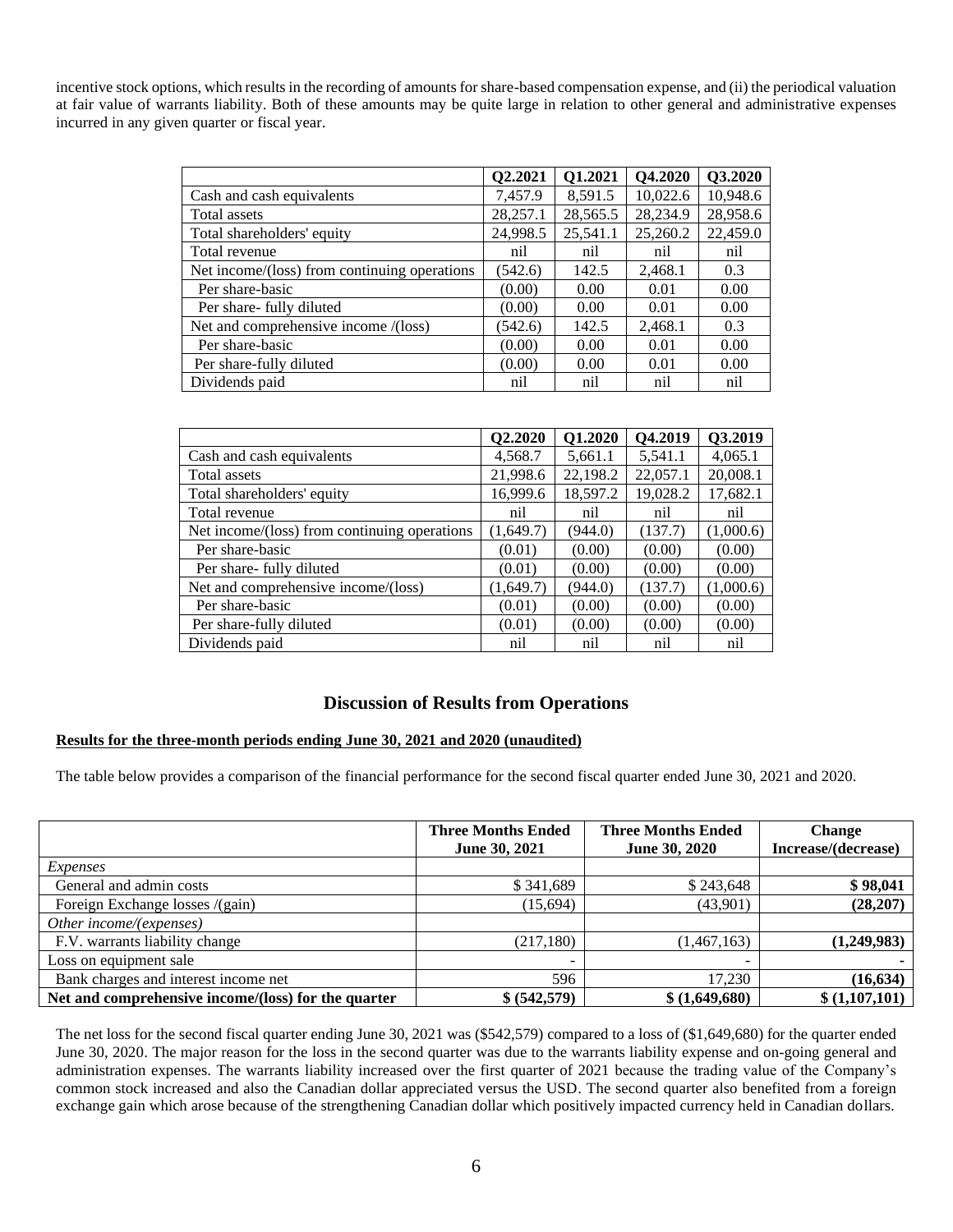The main factors impacting the general and administrative accounts between the second quarter of 2021 as compared with the second quarter of 2020 are detailed in the table below. Significantly, in the second quarter of 2021, the Company paid higher director fees and shareholder relations activities continue at elevated levels compared to 2020. As detailed below other G&A cost center changes were largely insignificant.

|                              | 2021 Q2   | 2020 Q2   | <b>YOY</b> Change |
|------------------------------|-----------|-----------|-------------------|
| Consulting and director fees | \$57,819  | \$24,799  | \$33,020          |
| Change in provision          | (1,761)   | 1,681     | (3, 442)          |
| Depreciation                 | 410       | 441       | (31)              |
| Insurance                    | 3,551     | 2,746     | 805               |
| Office supplies, etc.        | 7,972     | 4,592     | 3,380             |
| Rent                         | 6,761     | 5,636     | 1,125             |
| Salaries & benefits          | 171,068   | 156,505   | 14,563            |
| Shareholder relations        | 92,560    | 47,132    | 45,428            |
| Travel                       | 3,390     | 1,16      | 3,193             |
| <b>TOTAL EXPENSES</b>        | \$341,689 | \$243,648 | \$98,041          |

### **Results for the six-month periods ending June 30, 2021 and 2020 (unaudited)**

The table below provides a comparison of the financial performance for the six-month period ended June 30, 2021 and 2020.

|                                                     | <b>Six Months Ended</b><br>June 30, 2021 | <b>Six Months Ended</b><br>June 30, 2020 | <b>Change</b><br>Increase/(decrease) |
|-----------------------------------------------------|------------------------------------------|------------------------------------------|--------------------------------------|
| Expenses                                            |                                          |                                          |                                      |
| General and admin costs                             | \$977,783                                | \$670.434                                | \$307,349                            |
| Foreign Exchange losses /(gain)                     | (114, 502)                               | (21,480)                                 | 93,022                               |
| Other income/(expenses)                             |                                          |                                          |                                      |
| F.V. warrants liability change                      | 459,023                                  | (1,980,290)                              | (2,439,313)                          |
| Bank charges and interest income net                | 4.158                                    | 35.562                                   | (31, 404)                            |
| Net and comprehensive income/(loss) for the quarter | $(\$400, 100)$                           | $(\$2,593,682)$                          | $(\$2,193,582)$                      |

The net loss for the six-month period ending June 30, 2021 was (\$400,100) compared to a loss of (\$2,593,682) for the six-months ended June 30, 2020 or a decrease in the loss of \$2,193,582. The major reason for the decrease in the loss was due to a reduction in the warrant liability expense. Detail of the G&A spending is shown below. The increase in consulting and directors' fees arose from the granting of stock options in the first quarter of 2021. Salaries and benefits rose due to the granting of bonuses to select employees in the first quarter of 2021.

|                              | <b>2021 YTD</b> | <b>2020 YTD</b> | <b>YOY</b> Change |
|------------------------------|-----------------|-----------------|-------------------|
| Consulting and director fees | \$204,604       | \$105,361       | \$99,243          |
| Change in provision          | 11,675          | 3,541           | 8,134             |
| Depreciation                 | 790             | 985             | (195)             |
| Insurance                    | 7,013           | 5,557           | 1,456             |
| Office supplies etc.         | 26,033          | 16,254          | 9,779             |
| Rent                         | 14,863          | 13.973          | 890               |
| Salaries & benefits          | 527,421         | 400,819         | 126,602           |
| Shareholder relations        | 181,195         | 103,695         | 77,500            |
| Travel                       | 4.189           | 20,249          | (16,060)          |
| <b>TOTAL EXPENSES</b>        | \$977,783       | \$670,434       | \$307,349         |

### **Impact of Inflation**

The Company has no source of revenue and therefore inflation effects relate primarily to the exploration costs in Brazil which are affected by both worldwide and country specific inflationary trends.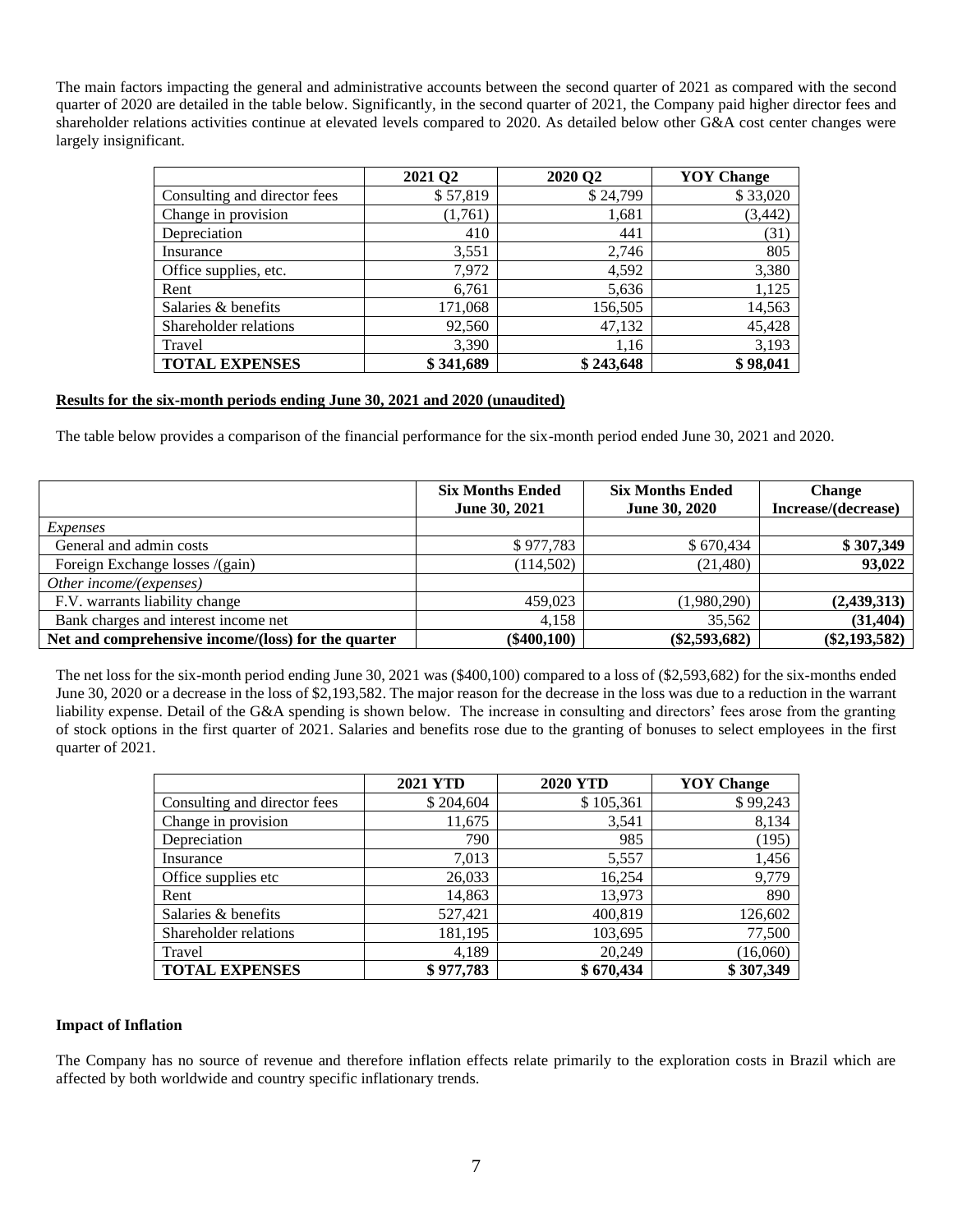### **Trend Information**

.

The cyclical nature of the prices of metals, particularly the price of gold, is likely to have an effect on the Company's liquidity and capital resources. If the price of gold or the worldwide demand for gold decreases, there would likely be an adverse effect on the Company's ability to raise additional funding or to attract investor or partners for the development of its properties.

# **Financial Condition: Liquidity and Capital Resources.**

To date, the Company has largely financed its activities by the private placement of equity securities, and in 2019 it sold a royalty interest in CDS to Royal Gold to fund its development. The following describes the material recent financing activities**.**

Recent material financings are as follows:

- In August of 2019, the Company sold Royal Gold a 1.5% NSR royalty on CDS and transferred its buy down right on the existing 2% NSR royalty for gross proceeds of \$8.0 million, plus other considerations.
- In December 2019, the Company completed a private placement by issuing 11,200,000 units, each unit consisting of one common share and one-half warrant realizing gross proceeds of Can \$2,240,000.
- In July 2020, the Company completed a public offering by prospectus of 30,705,000 units with each unit consisted of one common share and one-half warrant realizing gross proceeds of Can \$9,211,500.
- In 2020, the Company has received Can \$2,145,876 from the exercise of warrants and options combined and issued 9,025,932 common shares.
- In 2021, the Company has received Can \$68,750 from the exercise of warrants and issued 275,000 common shares.

With respect to the December 2019 private placement, the table below compares the pro-forma sources and uses of funds with the actual sources and uses of funds. All amounts are in Canadian dollars.

| <b>Source of Funds</b> | Pro-Forma (C\$) | Actual (C\$) | <b>Explanation</b>             |
|------------------------|-----------------|--------------|--------------------------------|
| Gross proceeds         | 2,000,000       | 2,240,000    | Offering oversubscribed        |
| Agent commissions      | 120,000         | 122,400      | Increase in proceeds           |
| Legal                  | 62,750          | 92,438       | Exceeded estimates             |
| Other                  | $\theta$        | 21,368       | Listing fees included in legal |
| Net proceeds           | 1,817,250       | 2,003,794    | Due to increase in Offering    |
|                        |                 |              |                                |
| <b>Uses of Funds</b>   |                 |              |                                |
| GoldSpot contract      | 385,000         | 375,000      | Contract adjustment            |
| Working capital        | 1,432,250       | 1,628,794    | Increase in units sold         |
| Total Uses             | 1.817.250       | 2,003,794    |                                |

With respect to the July 2020 prospectus-based financing, the table below compares the pro-forma sources and uses of funds with the actual sources and uses of funds. All amounts are in Canadian dollars. Additionally, the pro-forma uses of funds assumed a twelve month period commencing August 2020, and for the pro-forma expenditures denominated in US dollars an exchange rate of US \$1.0=Can \$1.33 was used. We are continuing to track spending past the twelve-month period or until the PFS is completed, because the funds raised in this financing were intended to complete the PFS.

| <b>Source of Funds</b> | Pro-Forma | Actual $(C\$ ) to July | <b>Explanation</b>                                 |
|------------------------|-----------|------------------------|----------------------------------------------------|
|                        | (C\$)     | 2021                   |                                                    |
| <b>Gross Proceeds</b>  | 8,010,000 | 9,211,500              | Offering oversubscribed                            |
| Agent commissions      | 480,600   | 492,690                | Increase in proceeds                               |
| Legal                  | 250,000   | 263,731                | Under estimated legal costs                        |
| Other                  | 0         | 31.189                 | TSX.V fees                                         |
| Net proceeds           | 7,279,400 | 8,423,890              |                                                    |
|                        |           |                        |                                                    |
| <b>Uses of Funds</b>   |           |                        |                                                    |
| All-drilling           | 760,000   | 902,078                | Program expanded, mainly in-fill                   |
| Metallurgical testing  | 6,667     | 6,245                  | Testing completed                                  |
| Sample<br>and<br>assay | 100,000   | 590,488                | multiple<br>samples,<br>Re-assay<br>meters<br>more |
| freight                |           |                        | drilled                                            |
| Camp and labor         | 635,250   | 816,338                | Program incomplete                                 |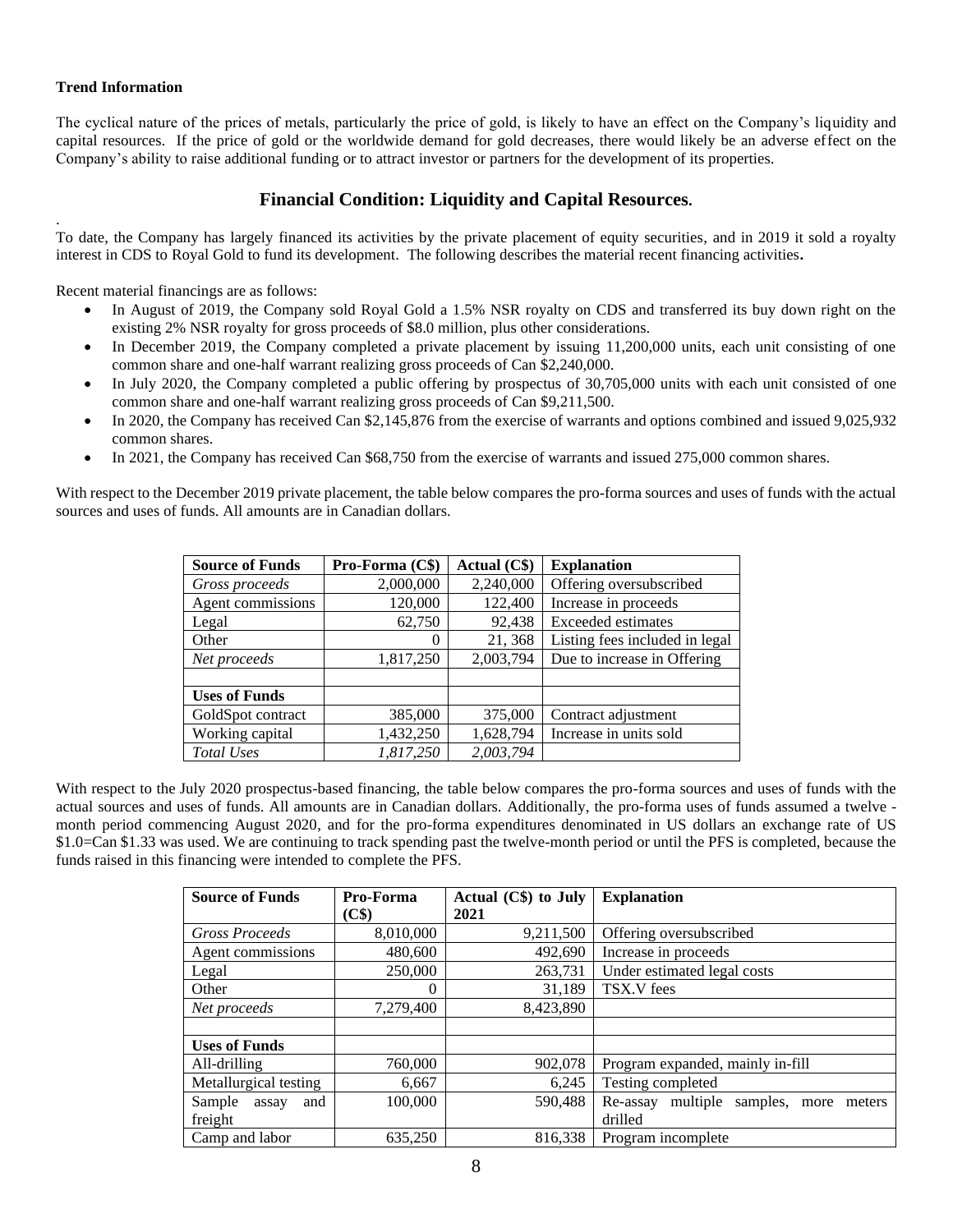| <b>Other Brazil costs</b> | 750,000   | 873,501   | Program incomplete                     |
|---------------------------|-----------|-----------|----------------------------------------|
| Televiewer                | 300,000   | 183,994   | Activity shifted to re-assaying        |
| Resource estimation       | 80,000    | 205,937   | <b>Estimation</b> completed            |
| N.A. consultants          | 170,000   | 219,130   | Mostly higher engineering costs        |
| Vendor payment            | 1,733,333 |           | No payments required yet               |
| PFS preparation           | 1,270,000 | 151,986   | Expected completion is September       |
| Socio-economic            | 666,667   | 236,238   | Work programs delayed by Covid-19, but |
| studies                   |           |           | remain on-going                        |
| Working capital           | 64,150    |           | Not applicable                         |
| Total uses                | 7,279,400 | 4.185.936 | Programs On-going                      |

Note: The Cost of the Offering and Use of Proceeds may change as additional invoices are received and work on CDS is completed. The Source of Funds did not assume that any Agent overallotment options were exercised. Additional funds raised in addition to the pro-forma gross proceeds will be used for general corporate and other working capital needs. The translation of actual spending from US dollars (the Company's function currency) to Canadian dollars was done at the monthly average Can\$/US\$ exchange rates varying between 0.75 and 0.83.

At June 30, 2021, the Company had working capital of \$7,353,021 including \$7,457,935 in cash and cash equivalents (December 31, 2020: working capital of \$9,677,917 including \$10,022,590 in cash and cash equivalents). Of the \$7,457,935 in cash and cash equivalents at June 30, 2021, the US equivalent of \$3,424,922 and \$18,322 was denominated in Canadian dollars and the Brazilian real, respectively, with the remaining balance in US dollars. The cash on hand is expected to fund operations for the remainder of 2021 and shortly beyond.

### *Mineral Properties and Deferred Expenditures*

The Company's Mineral properties and deferred expenditures increased to \$20,622,694 at June 30, 2021, from \$18,985,590 at December 31, 2020 as a result of capitalized spending at CDS of \$1,637,104 during the first two quarters.

# **Risks and Uncertainties**

An investment in the Company's common shares is highly speculative and subject to a number of risks. Additional risks that the Company is unaware of or that are currently believed to be immaterial may become important factors that affect the Company's business. If any of the following risks occur, or if others occur, the Company's business, operating results and financial condition could be adversely impacted.

The Company is in the mineral property acquisition, exploration and development business and is exposed to a number of operational, financial, regulatory and other risks and uncertainties that are typical in the natural resource industry and common to other companies of like size and stage of development. These risks may not be the only risks faced by the Company. Additional risks and uncertainties not presently known by the Company or which are presently considered immaterial could adversely impact the company's business, results of operation, and financial performance in future years.

The Company's business plan is subject to numerous risks and uncertainties, including the following:

### *Exploration and Development Stage Risk*

Exploration for mineral resources involves a high degree of risk, the cost of conducting exploration programs may be substantial and the probability of success is typically low and difficult to assess. It is impossible to ensure that the current development programs planned by the Company will result in a profitable commercial mining operation. Mineral deposits and production costs are affected by such factors as environmental permitting regulations and requirements, weather, environmental factors, foreign exchange changes, inflation, unforeseen technical difficulties, unusual or unexpected geological formations and work interruptions.

Resource exploration and development is a highly speculative business, characterized by a number of significant risks including, but not limited to, unprofitable efforts resulting not only from the failure to discover minerals deposits but also from finding mineral deposits that, though present, are insufficient in size and quality to justify development or if developed generate profits and cash flows. Few exploration projects successfully achieve development due to factors that cannot be predicted or anticipated and even one unexpected factor may result in the economic viability of the project being detrimentally impacted such that the project cannot be developed, or operations continue. The Company closely monitors its activities and those factors that could negatively impact them. The Company's employees and its advisors assist in risk management and to make timely decisions regarding future property expenditures. Other risks associated with projects in the exploration and development stage which could cause delays or prohibit the advancement of the project include delays in obtaining required government approvals and permits and the inability to obtain suitable or adequate machinery, equipment, power or labor.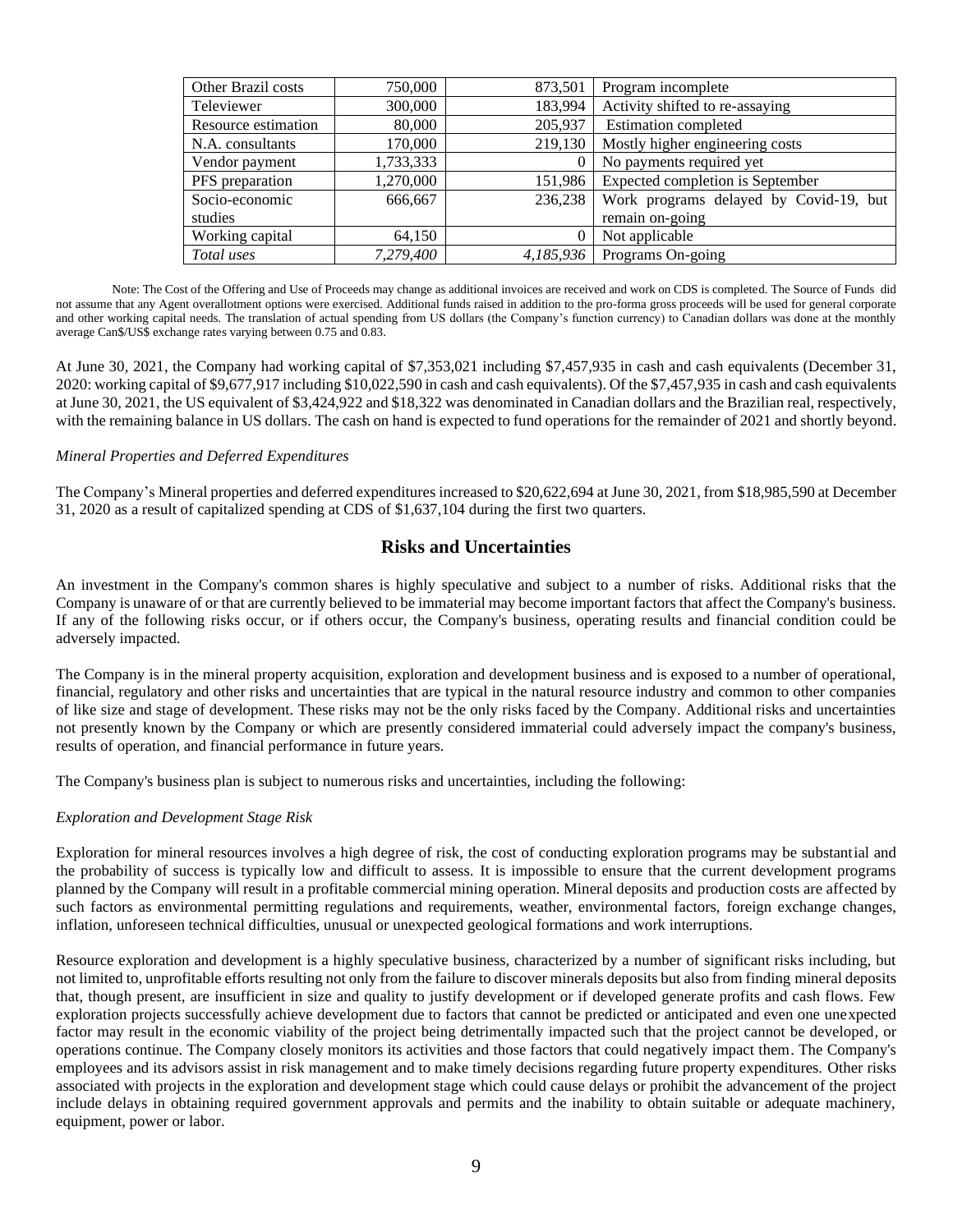### *Need for Additional Funding*

As a junior exploration company with no source of revenue, the Company will likely seek additional funding in the foreseeable future to complete the development and permitting of the CDS project. The inability of the Company to raise additional funds could adversely affect the Company's business plan, including its ability continue as a going concern and perform exploration activities on, and maintain its existing properties.

### *A Significant Disruption to our Information Technology could adversely affect our business, operating result and financial position*

We rely on a variety of information technology and automated systems to manage and support our operations. For example, we depend on our information technology systems for financial reporting, data base management, operational and investment management and internal communications. These systems contain our proprietary business information and personally identifiable information of our employees. The proper functioning of these systems and the security of this data is critical to the efficient operation and management of our business. In addition, these systems could require upgrades as a result of technological changes or growth in our business. These changes could be costly and disruptive to our operations and could impose substantial demands on management time. Our systems and those of third-party providers, could be vulnerable to damage or disruption caused by catastrophic events, power outages, natural disasters, computer system or network failures, viruses, ransomware or malware, physical or electronic break-ins, unauthorized access, or cyber-attacks. Any security breach could compromise our networks, and the information contained there-in could be improperly accessed, disclosed, lost or stolen. Because techniques used to sabotage, obtain unauthorized access to systems or prohibit authorized access to systems change frequently and generally are not detected until successfully launched against a target, we may not be able to anticipate these attacks nor prevent them from harming our business or network. Any unauthorized activities could disrupt our operations, damage our reputation, be costly to fix or result in legal claims or proceedings, any of which could adversely affect our business, reputation or operating results.

### *Title to Properties*

The Company cannot guarantee title to all of its properties as the properties may be subject to prior mineral rights applications with priority, prior unregistered agreements or transfers or indigenous peoples' land claims, and title may be affected by undetected defects. Certain of the mineral rights held by the Company are held under applications for mineral rights or are subject to renewal applications and, until final approval of such applications is received, the Company's rights to such mineral rights may not materialize and the exact boundaries of the Company's properties may be subject to adjustment. The Company does not maintain title insurance on its properties.

### *Potential Dilution to Existing Shareholders*

The Company will require additional financing in order to complete exploration and development of its mineral properties. The Company anticipates that it may sell additional equity securities including, but not limited to, its common stock, share purchase warrants or some form of convertible security. The effect of additional issuances of equity securities will result in dilution to existing shareholders.

### *International Health Pandemic*

In 2019 and continuing into 2021, a worldwide health pandemic resulting from the spread of the Covid-19 virus has caused disruptions in economies worldwide and it has severely restricted travel and some employees ability to work. The duration and full financial effect of the Covid-19 pandemic is unknown at this time, as are the measures taken by governments, the Company or others to reduce the spread of the disease. Any estimate of the length and severity of these developments is therefore subject to significant uncertainty and accordingly estimates of the extent to which Covid-19 may materially and adversely affect the Company's operations, financial results and condition in future periods are also subject to significant uncertainty. Due to the Covid-19 pandemic, the Company temporarily suspended operations at the CDS camp in April 2020 and re-opened the camp and resumed drilling in September 2020. The Company cannot predict if normal operations will continue into the future due to unforeseen complications caused by a resurgence of the Covid-19 pandemic.

### *Metal price risk*

The price of gold affects the value of the Company's own securities and investments and the recoverable value of CDS.

### *Geo-political Risk*

The Company's exploration properties are located in Brazil and it has no country diversification with respect to its principal assets. Therefore, any political or social disruptions unique to Brazil would have a material impact on the operations of the Company and its financial performance and stability. Additionally, the Company's project is subject to the laws of Brazil and it may be negatively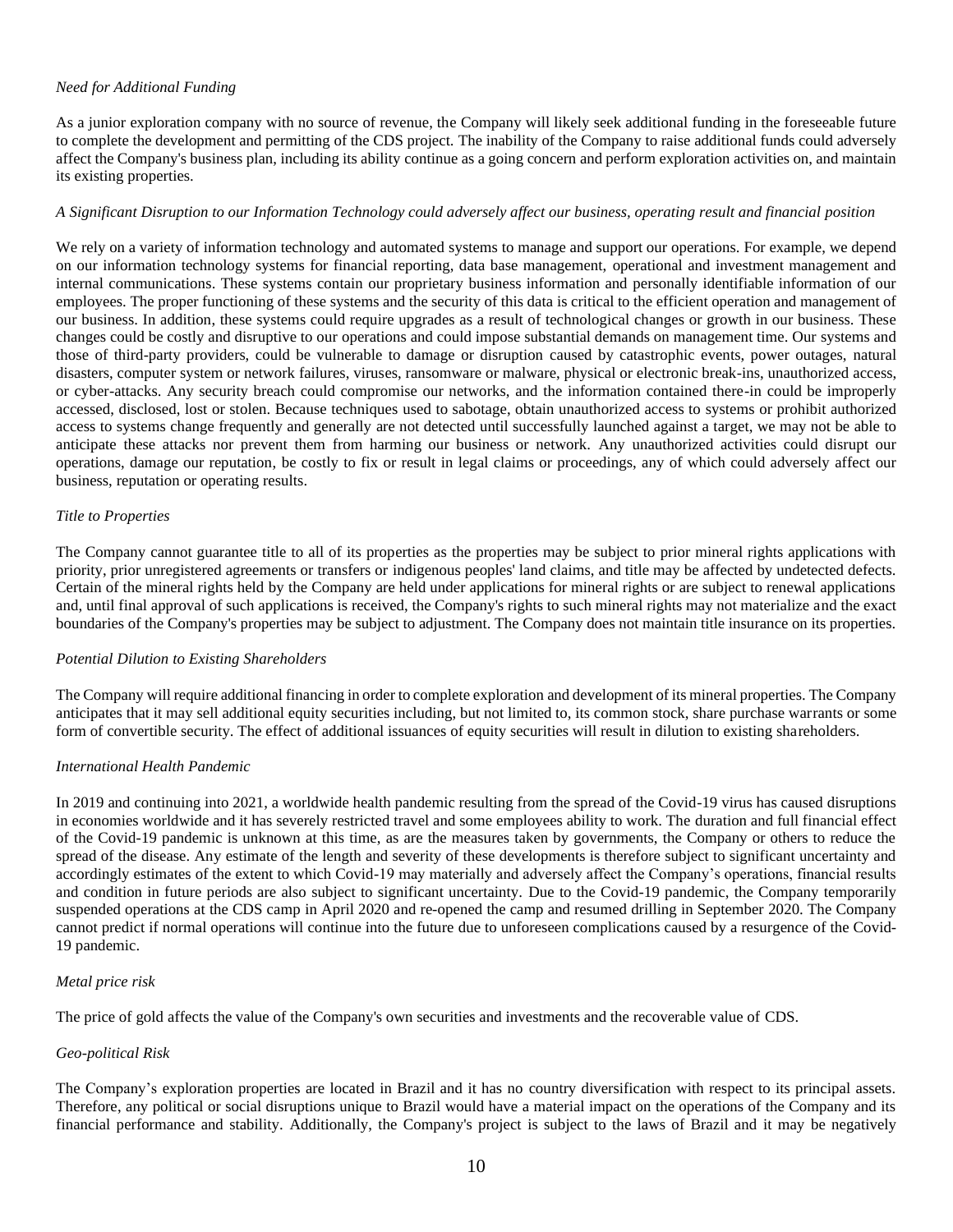impacted by the existing laws and regulations of that country, as they apply to mineral exploration, land ownership, royalty interests and taxation, and by any potential changes of such laws and regulations.

The CDS property is located in Pará State in Brazil, which may be of particular interest or sensitivity to one or more special interest groups. Consequently, mineral exploration and mining activities at CDS may be affected in varying degrees by political uncertainty, expropriations of property and changes in applicable government policies and regulation such as business laws, environmental laws, indigenous peoples' land claims, entitlements or procedures and mineral rights and mining laws affecting the Company's business in that area. Any changes in regulations or shifts in political conditions are beyond the control or influence of the Company and may adversely affect its business, or if significant enough, may result in the impairment or loss of mineral concessions or other mineral rights, or may make it impossible to continue its mineral exploration and mining activities in such areas.

### *Environmental Laws*

The exploration program conducted by the Company is subject to national, state and local regulations regarding environmental considerations. Most operations involving exploration or production activities are subject to existing laws and regulations relating to exploration and mining procedures, reclamation, safety precautions, employee health and safety, air quality standards, pollution of stream and fresh water sources, odor, noise, dust, and other environmental protection controls adopted by federal, state and local governmental authorities as well as the rights of adjoining property owners. The Company may be required to prepare and present to federal, state or local authorities data pertaining to the effect or impact that any proposed exploration or production of minerals may have upon the environment. All requirements imposed by any such authorities may be costly, time consuming, and may delay commencement or continuation of exploration or production operations.

### *Operating Hazards and Risks*

The Company's operations are subject to hazards and risks normally associated with the exploration and development of mineral properties, any of which could cause delays in the progress of the Company's exploration and development plans, damage or destruction of property, loss of life and/or environmental damage. Some of these risks include, but are not limited to, unexpected or unusual geological formations, rock bursts, cave-ins, flooding, fires, earthquakes; unanticipated changes in metallurgical characteristics and mineral recovery; unanticipated ground or water conditions; industrial or labor disputes; hazardous weather conditions; cost overruns; land claims; and other unforeseen events. A combination of experience, knowledge and careful evaluation may not be able to overcome these risks.

The nature of these risks is such that liabilities may exceed any insurance policy coverages; the liabilities and hazards might not be insurable or the company might not elect to insure itself against such liabilities due to excess premium costs or other factors. Such liabilities may have a material adverse effect on the Company's financial condition and operations and could reduce or eliminate any future profitability and result in increased costs and a decline in the value of the securities of the Company.

#### *Competition*

The mineral industry is competitive in all its phases. The Company competes with many companies possessing greater financial resources and technical facilities than itself for the acquisition of mineral concessions, claims, leases and other mineral interests as well as for the recruitment and retention of qualified employees.

#### *Insurance Coverage*

Mineral exploration is subject to risks of human injury, environmental and legal liability and loss of assets. The Company may elect not to have insurance for certain risks because of the high premiums associated with insuring those risks or, in some cases, insurance may not be available for certain risks. Occurrence of events for which the Company is not insured could have a material adverse effect on the Company's financial position or results of operations.

#### *Key Executives*

The Company's operations require employees, consultants, advisors and contractors with a high degree of specialized technical, management and professional skills, such as engineers, trades people, geologists and equipment operators. The Company competes both locally and internationally for such professionals. If the Company is unable to acquire the talents it seeks then it could experience higher operating costs, poorer results and an overall lack of success in implementing its business plans.

The Company is dependent on the services of key senior executives and certain other vice-presidents and advisors. Each of these executives has many years of background in the mining industry. The Company may not be able to replace that experience and knowledge with other individuals which may result in a material adverse effect on the Company's business and financial performance.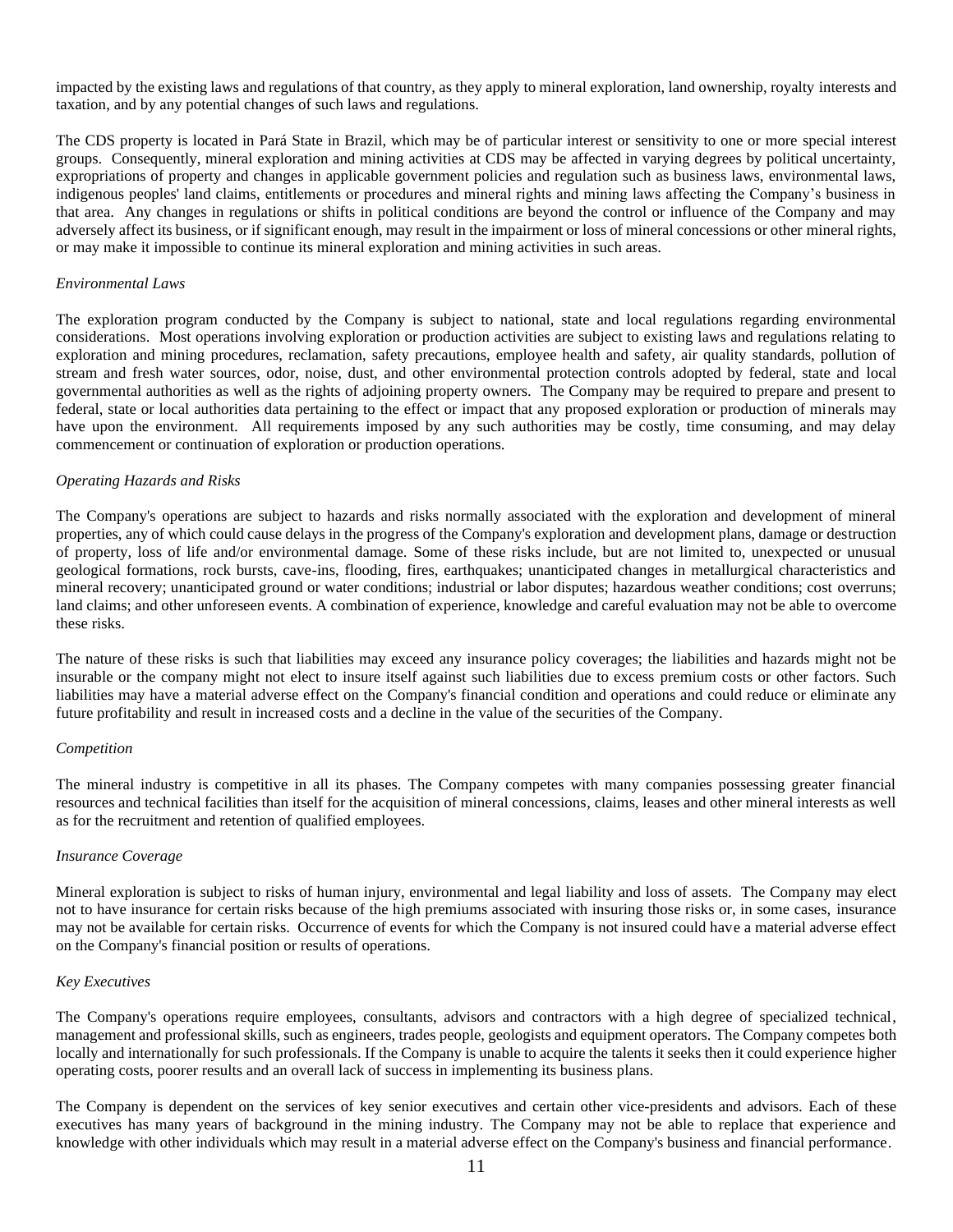# **Supplemental Disclosure for Venture Exchange Issuers**

The required disclosure is in note 7 in the unaudited consolidated financial statements for the quarters ended June 30, 2021 and 2020.

# **Disclosure of Outstanding Share Data, Warrants and Options**

### *A. Common Shares*

The Company's authorized share capital consists of an unlimited number of common shares without par value.

As of the date, of this report, the Company has issued and outstanding a total of 229,960,372 common shares (December 31, 2020: 229,685,372), with the increase resulting from the exercise of warrants.

### *B. Common Share Purchase Warrants*

As of the date of this report the Company had 40,592,500 share purchase warrants outstanding in accordance with the following schedule.

| <b>Expiry Date</b> | <b>Exercise price (Can\$)</b> | <b>Number</b> |
|--------------------|-------------------------------|---------------|
| December 12, 2021  | 0.30                          | 5,600,000     |
| July 14, 2022      | 0.40                          | 15,352,500    |
| August 5, 2024     | 0.25                          | 11,784,000    |
| November 30, 2024  | 0.25                          | 3,928,000     |
| March 31, 2025     | 0.25                          | 3,928,000     |

### *C. Stock options for the purchase of Common Shares*

TriStar has established a stock option plan for directors, senior officers, employees, and consultants of TriStar and its subsidiaries. Under the terms of the plan, the options may be exercisable over periods of up to ten years at the option of the Board of Directors, and the exercise price of each option equals the closing market price of the Company's stock on the trading day immediately before the date of grant. Options are issued at the discretion of the Board of Directors and typically vest in full upon grant.

As of the date of this report, the Company had a total of 6,535,000 stock options outstanding in accordance with the following schedule.

| <b>Expiry date</b> | <b>Exercise price (Can \$)</b> | <b>Number</b> |
|--------------------|--------------------------------|---------------|
| September 27, 2022 | 0.25                           | 2,225,000     |
| October 19, 2022   | 0.25                           | 150,000       |
| February 7, 2023   | 0.28                           | 100,000       |
| August 1, 2024     | 0.17                           | 400,000       |
| November 26, 2024  | 0.20                           | 2,360,000     |
| October 27, 2025   | 0.28                           | 400,000       |
| December 17, 2025  | 0.245                          | 300,000       |
| January 18, 2026   | 0.27                           | 300,000       |
| February 7, 2026   | 0.25                           | 300,000       |

In addition to the stock options granted to employees and consultants, the Company has granted underwriters in a number of its financings warrants to acquire common shares. A total of 554,250 agent compensation warrants are outstanding with an exercise price of Can\$0.20 and expire on December 12, 2021.

# **Financial Instruments**

### *Non*‐*derivative financial assets*

The Company recognizes all financial assets initially at fair value and classifies them into one of the following four categories: held-tomaturity, available-for-sale ("AFS"), loans and receivables or other financial assets, or fair value through profit or loss ("FVTPL"). Financial instruments held to maturity and loans and receivables are measured at amortized cost. Available-for-sale instruments are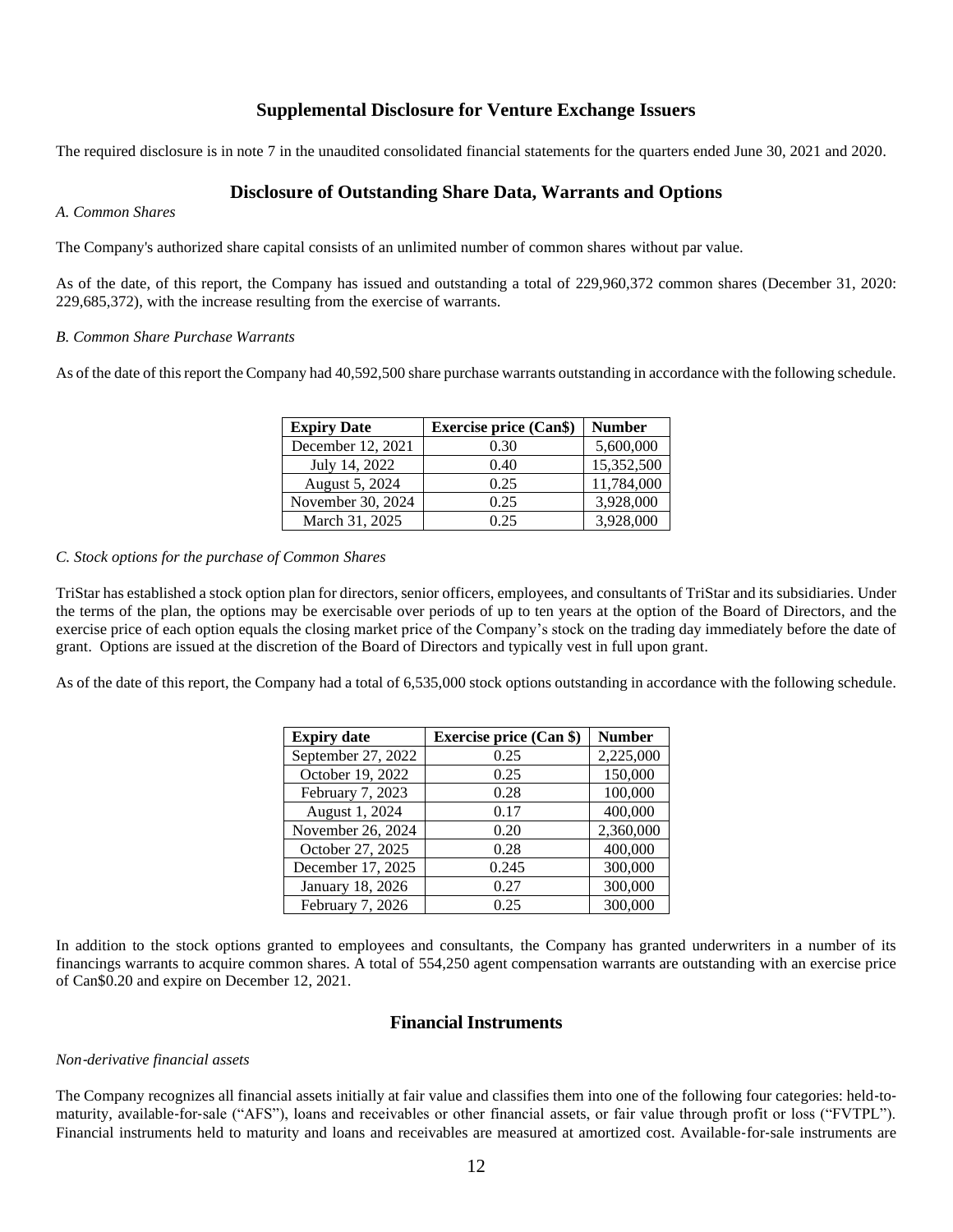measured at fair value with unrealized gains and losses recognized in other comprehensive income (loss). Instruments classified as FVTPL are measured at fair value with unrealized gains and losses recognized in net income (loss).

The fair value of financial instruments traded in active markets (such as FVTPL and AFS securities) are based on quoted market prices at the date of the statement of financial position. The quoted market price used for financial assets held by the Company is the closing bid price of the day.

The Company has classified cash and cash equivalents and receivables as loans and receivables.

The fair value of cash and cash equivalents and accounts receivable are approximated by their carrying value due to the short-term nature of these financial instruments.

### *Non*‐*derivative financial liabilities*

Financial liabilities are classified as either financial liabilities at FVTPL or other financial liabilities. Financial liabilities classified as FVTPL are measured at fair value with unrealized gains and losses recognized in the statement of comprehensive income (loss). Other financial liabilities are initially measured at fair value net of transaction costs, and subsequently measured at amortized cost.

Accounts payable and accrued liabilities and provisions are classified as other financial liabilities.

The fair value of accounts payable and accrued liabilities is approximated by their carrying value due to the short-term nature of these financial instruments.

### *Derivative instruments*

Derivative instruments are recorded at fair value on initial recognition and at each subsequent reporting period. Any gains or losses arising from changes in fair value on derivatives that do not qualify for hedge accounting are recorded in net income or loss.

The Company's share purchase warrants with exercise prices in Canadian dollars are derivative liabilities and accordingly, they are recorded at fair value at each reporting period, with the gains or losses recorded in the statement net income or loss.

# **Financial Instruments and Management of Financial Risk**

The Company is exposed to potential loss from various risks including currency risk, interest rate risk, liquidity risk, market risk and commodity price risk.

### **Market Risks**

The significant market risks to which the Company is exposed include commodity price risk, foreign exchange risk and interest rate risk.

### **Credit Risk**

Credit risk is the risk that one party to a financial instrument will fail to discharge an obligation and cause the other party to incur a financial loss. At June 30, 2021, the financial instruments that potentially subject the Company to credit risk consist of cash and cash equivalents, and accounts receivable. The Company invests its cash balances in short-term, highly liquid and highly-rated financial instruments such as cash and short-term guaranteed deposits, all held with financial institutions in Canada and the United States. Management considers that its exposure to credit risk is low.

### **Liquidity Risk**

Liquidity risk is the risk that the Company will encounter difficulty in meeting its financial obligations associated with its accounts payable and accrued liabilities. The Company attempts to manage liquidity risk by maintaining sufficient cash and cash equivalents to meet current liabilities as they become due.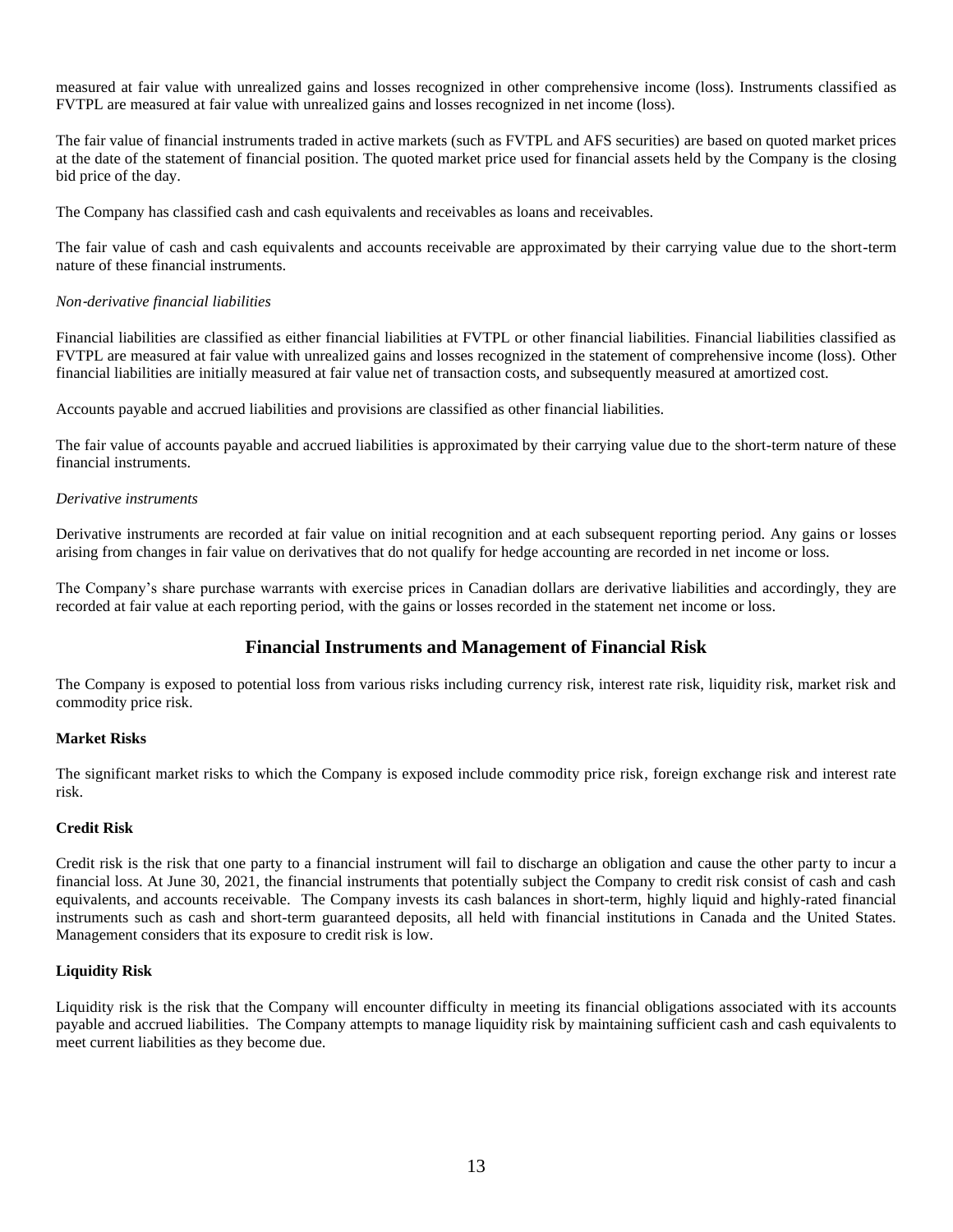### **Commodity Price Risk**

The Company's ability to raise capital to fund exploration or development activities is subject to risk associated with fluctuations in the market price of gold. The Company does not have any properties in production and therefore has no sales revenue or cash flow from operations, nor does it undertake any hedging or other commodity price management techniques.

The international price of gold has historically fluctuated widely and is affected by numerous factors outside of the Company's control, including, but not limited to, levels of worldwide production, short-term changes in supply and demand, industrial and retail demand, central bank lending, the relative strength of the US dollar vis a vis other currency, the monetary policies of governments and forward sales by producers and speculators. The Company does not actively manage its commodity price risk for the price of gold.

### **Interest Rate Risk**

Interest rate risk is the risk that the fair value or the future cash flows of a financial instrument will fluctuate because of changes in market interest rates.

In respect of financial assets, the Company's policy is to invest cash at variable rates of interest in cash equivalents, in order to maintain liquidity. The Company is exposed to interest rate risk on its short-term investments which are included in cash and cash equivalents. The short-term investment interest earned is based on prevailing one to 90 days market interest rates which may fluctuate. The Company has not entered into any derivative contracts to manage this risk.

### **Currency risk**

The Company operates in United States of America, Canada, and Brazil. As a result, the Company has foreign currency exposure with respect to items not denominated in United States dollars. The three main types of foreign exchange risk of the Company can be categorized as follows:

### *Transaction exposure*

The Company operates and incurs costs in three main currencies; the US dollar, the Canadian dollar and the Brazilian real. This creates exposure at the operational level, which may affect the Company's profitability as exchange rates fluctuate. The Company has not hedged its exposure to currency fluctuations.

### *Translation exposure*

A strengthening of the U.S. dollar by 10% against the Canadian dollar and the Brazilian real at June 30, 2021**,** with all other variables held constant would have increased the Company's before tax net loss by approximately \$390,000 (June 30, 2020: a decrease of \$40,000) as a result of a change in value of the financial assets and liabilities denominated in those currencies.

### *Exposure to currency risk*

The Company is exposed to currency risk through the following assets and liabilities denominated in currencies other than the United States dollar: cash and cash equivalents, accounts receivables, prepaid expenses, accounts payables and other liabilities, provisions and warrants liability. The currencies of the Company's financial instruments and other foreign currency denominated liabilities, based on notional amounts, were as follows:

|                                          | June 30, 2021   |                          | December 31, 2020 |                |  |
|------------------------------------------|-----------------|--------------------------|-------------------|----------------|--|
|                                          | Canadian dollar | <b>Brazilian</b><br>Real | Canadian dollar   | Brazilian Real |  |
| Cash and cash equivalents                | \$3,424,922     | 18,322<br>S              | 4,668,192<br>\$   | 4,189<br>\$    |  |
| Accounts receivable                      | 12,727          | 1,971                    | 23,267            | 2,303          |  |
| Prepaid expenses                         | 127,661         | 1.521                    | 152,247           | 3,413          |  |
| Accounts payable and accrued liabilities | (25, 344)       | (220, 266)               | (50,213)          | (375, 650)     |  |
| Provisions                               |                 | (224, 825)               |                   | (233,205)      |  |
| Warrants liability                       | (2,750,887)     |                          | (3,212,827)       |                |  |
| Net balance sheet exposure               | \$789,079       | \$ (453,277)             | \$1,580,666       | \$ (598,950)   |  |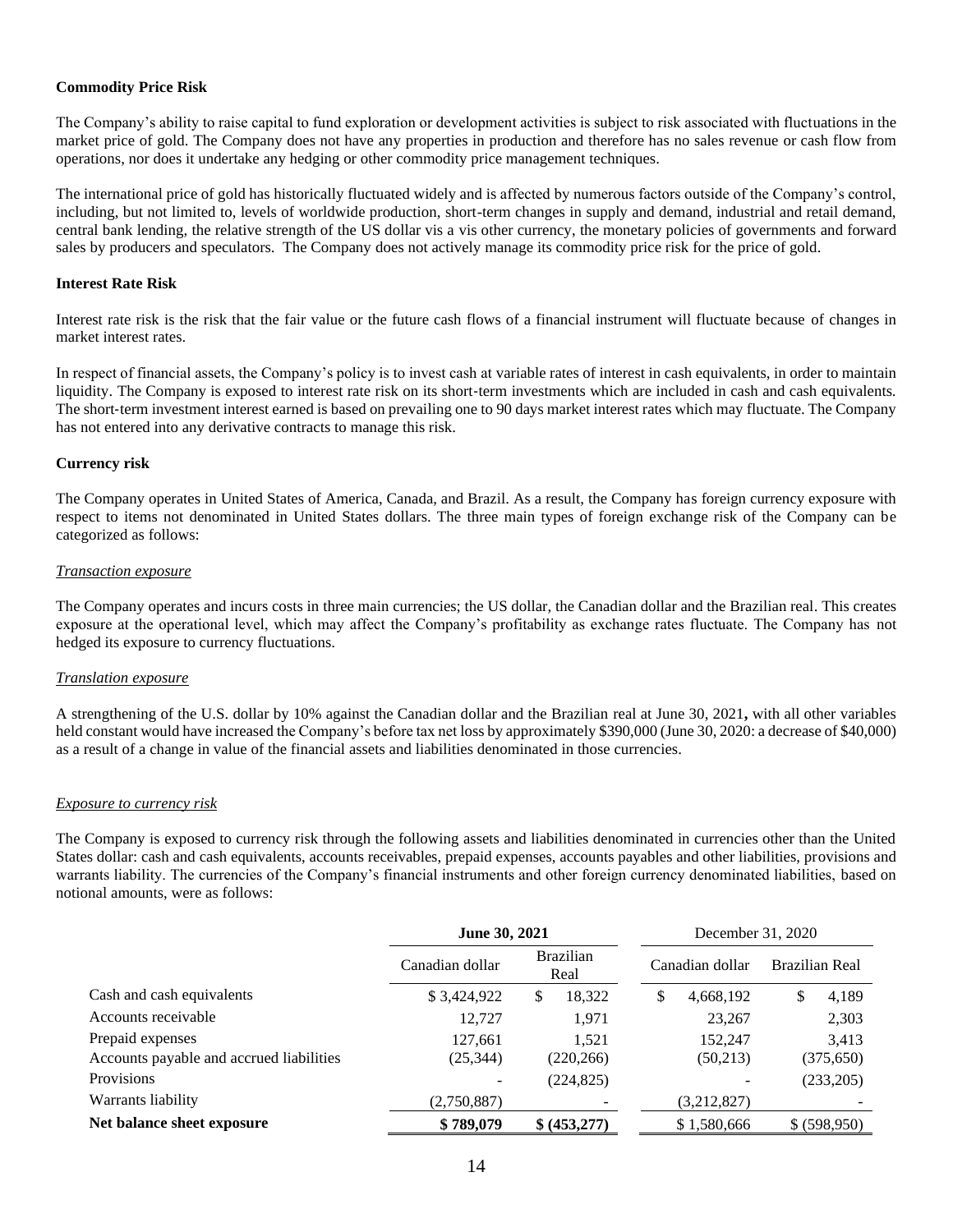### **Other price risk**

Other price risk is the risk that the fair value or future cash flows of a financial instrument will fluctuate because of changes in market prices other than those arising from interest rate risk, financial market risk or currency risk. As at June 30, 2021, the Company has negligible other price risk.

# **Fair Value Measurements**

Fair value is the price that would be received to sell an asset or paid to transfer a liability in an orderly transaction between market participants at the measurement date.

Fair values are determined directly by reference to published price quotations in an active market, when available, or by using a valuation technique that uses inputs observed from relevant markets.

The fair value hierarchy categorizes into three levels the inputs to valuation techniques used to measure fair value.

- Level 1 inputs are unadjusted quoted prices in active markets for identical, unrestricted assets or liabilities that the entity can access at the measurement date.
- Level 2 inputs are quoted prices in markets that are not active, quoted prices for similar assets or liabilities in active markets, inputs other than quoted prices that are observable for the asset or liability, either directly or indirectly (for example, interest rate and yield curves observable at commonly quoted interval and volatility measurements used to value option contracts), or inputs that are derived principally from or corroborated by observable market data or other means.
- Level 3 inputs are prices or valuation techniques that require inputs that are both significant to the fair value measurement and unobservable (i.e., supported by little or no market activity).

The fair value hierarchy gives the highest priority to Level 1 inputs and the lowest priority to Level 3 inputs.

As at June 30, 2021, the Company's assets and liabilities measured at fair value on a recurring basis were as follows:

|                    | <b>Level 1</b>           | <b>Level 2</b> | Level 3 |   |
|--------------------|--------------------------|----------------|---------|---|
| <b>Liabilities</b> |                          |                |         |   |
| Warrants liability | $\overline{\phantom{a}}$ | 2,750,887      |         | - |
|                    | $\mathbf{s}$ -           | \$2,750,887    |         | - |

The following table provides the carrying value and the fair value of financial instruments at June 30, 2021:

|                                          | <b>Carrying Amount</b> | <b>Fair Value</b> |
|------------------------------------------|------------------------|-------------------|
| <b>Financial assets</b>                  |                        |                   |
| Cash and cash equivalents                | S.<br>7,457,935        | \$ 7,457,935      |
| Accounts receivable                      | 14,698                 | 14,698            |
|                                          | 7,472,633<br>S.        | \$<br>7,472,633   |
| <b>Financial liabilities</b>             |                        |                   |
| Accounts payable and accrued liabilities | \$<br>252,890          | 252,890<br>S      |
| <b>Derivative instruments</b>            |                        |                   |
| Warrants liability                       | \$2,750,887            | \$2,750,887       |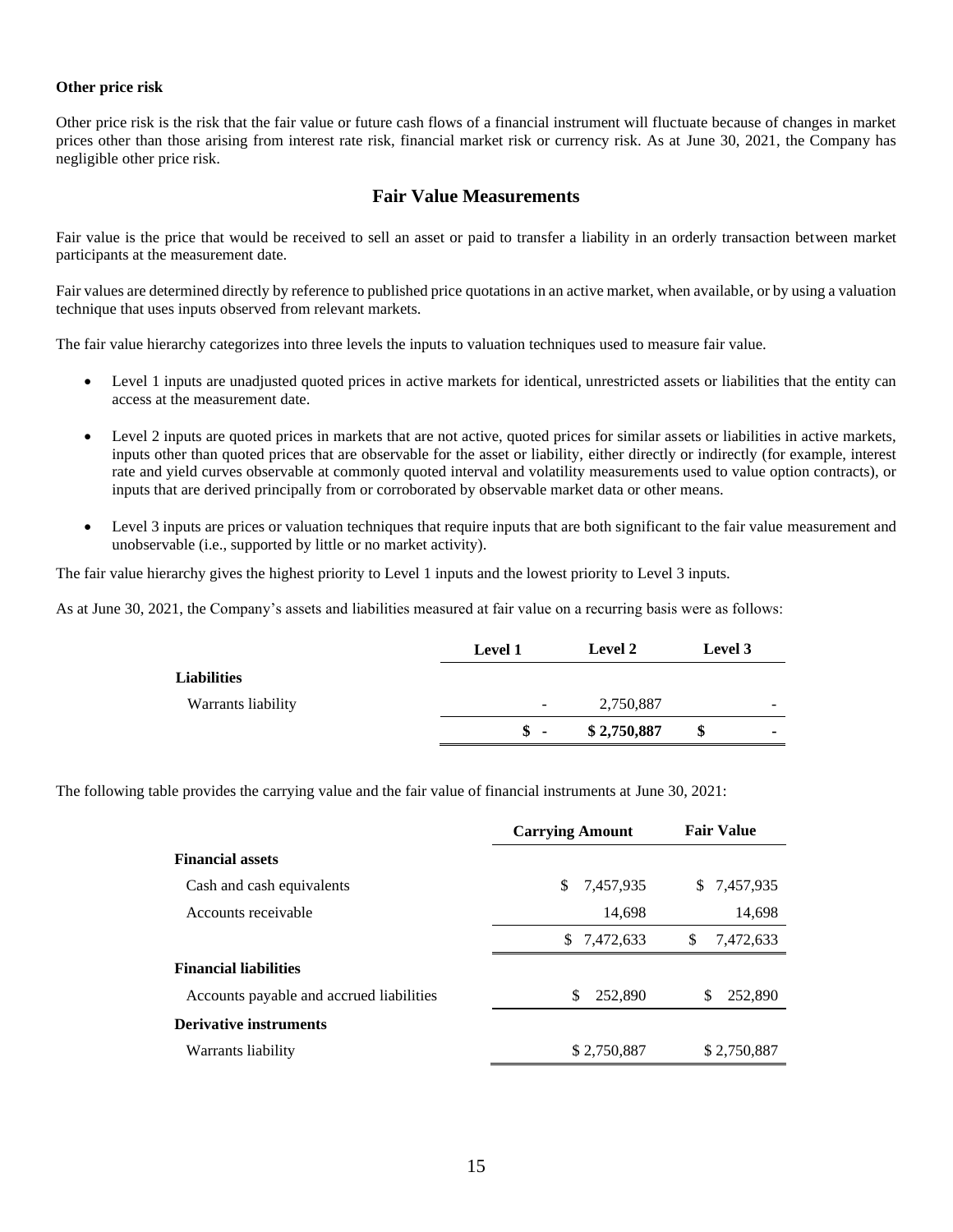# **Commitments and Contingencies**

The Company rents office space in the USA and equipment and houses in Brazil with expiration dates ranging between April and December 2021, for an estimated cost of approximately \$6,300 per month and are cancellable with agreed notice provisions.

The Company has various property access agreements related to its projects at an estimated cost of approximately \$1,400 per month.

There are no known pending legal proceedings of a material nature to which the Company or any of its subsidiaries is a party or to which any of their properties are subject.

# **Related Party Transactions**

Key management personnel compensation comprised:

|                      | Quarter Ended        |
|----------------------|----------------------|
| <b>June 30, 2021</b> | June 30, 2020        |
| \$130,494            | \$196,952            |
| 144,513              | 47,685               |
| 27,000               | 6,000                |
|                      |                      |
| \$302,007            | \$250,637            |
|                      | <b>Quarter Ended</b> |

For the period ended June 30, 2021, consulting fees, paid to directors and officers for advisory service, in the amount of \$244,826 (June 30, 2020: \$67,931) were reported in Mineral properties and deferred expenditures (Note 7) under exploration cost of the Castelo de Sonhos project, and the amount of \$32,027 (June 30, 2020: \$37,961) was recorded in the consulting fees account (Note 15) in the Condensed Consolidated Interim Statements of Comprehensive Income (Loss).

For the period ended June 30, 2021, stock option compensation in the amount of \$81,783 (June 30, 2020: nil) received by key management personnel were recorded as capital reserve on the Condense Consolidated Interim Statements of Financial Position (Note 11 and Note 13). They were also included in the consulting and salaries expenses accounts (Note 15) in the Condensed Consolidated Interim Statements of Comprehensive Income (Loss).

During the three- and six-month periods ended June 30, 2021, the Company paid directors' fees of \$27,000 and 54,750 respectively (June 30, 2020; \$6,000 and \$12,000).

During the three-month period ended March 31, 2020, directors exercised a total of 2,800,000 stock options (March 31, 2021: nil).

As of June 30, 2021, the total number of outstanding options held by directors and officers of the Company was 4,975,000 (June 30, 2020: 7,075,000). As of June 30, 2021, the total number of outstanding warrants held by directors and officers of the Company was nil (June 30, 2020: 500,000).

Related party transactions are in the normal course of operations and are measured at the exchange amount, which is the amount of consideration established and agreed to by the related parties and the Board of Directors.

# **Critical Accounting Estimates**

The following are critical judgments and key assumptions concerning the future and other key sources of estimation uncertainty at the statement of financial position date that management has made in applying the Company's accounting policies which have the most significant effect on the amounts recognized in the consolidated financial statements and a significant risk of causing a material adjustment to the carrying amounts of assets and liabilities within the next financial year:

### *Going concern*

Management considers whether there exists any event(s) or condition(s) that may cast doubt on the Company's ability to continue as a going concern. These considerations consider all available information about the future including the availability of debt and equity financing as well as the Company's working capital balance and future commitments.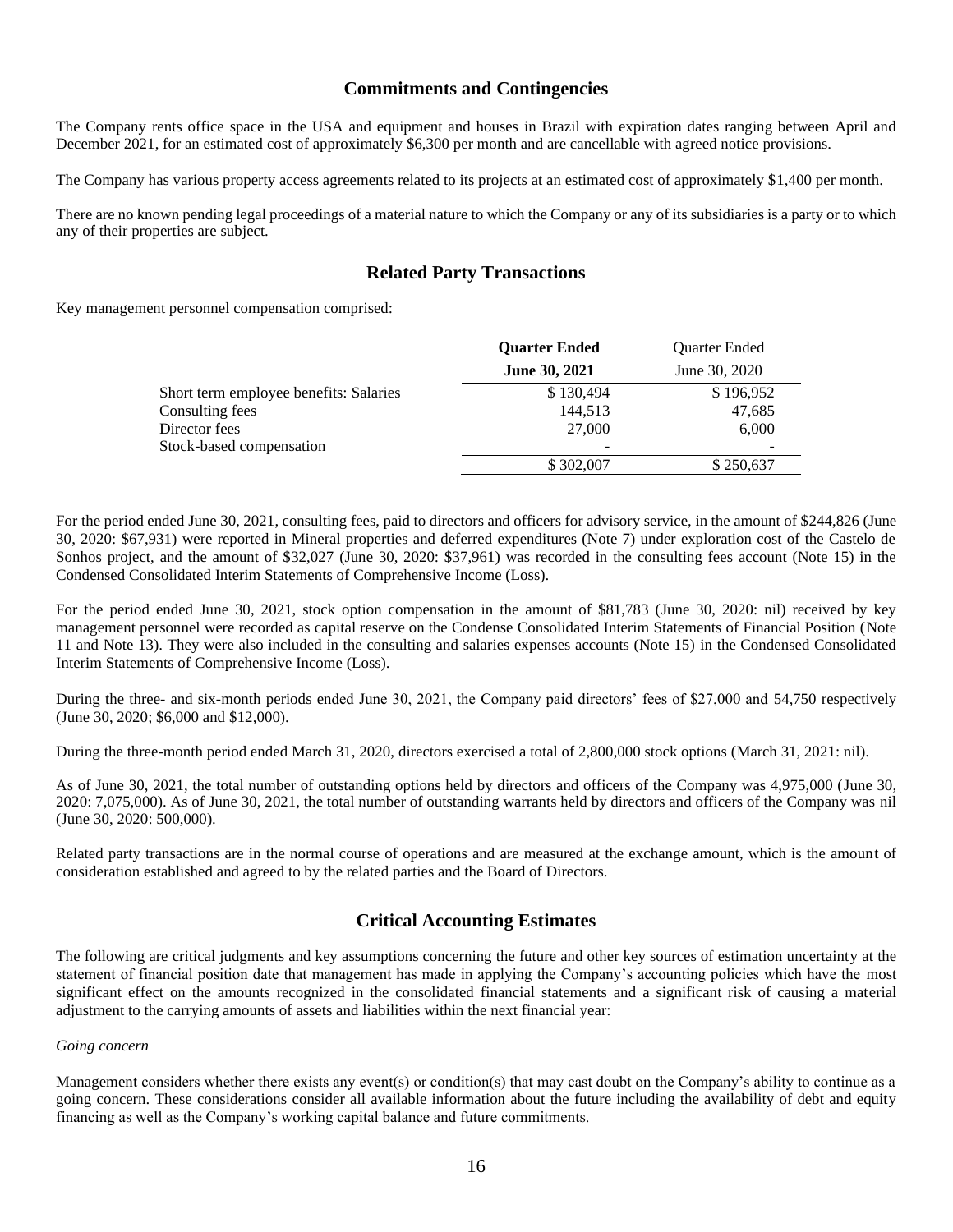### *Functional currency*

The functional currency of each of the Company's entities is measured using the currency of the primary economic environment in which that entity operates. The functional currency of all entities within the group is the United States dollar.

### *Impairment of assets*

Management assesses each cash-generating unit at each reporting period to determine whether any indication of impairment exists. In addition, management assesses a cash-generating unit for impairment if events or changes in circumstances indicate that the carrying value may not be recoverable. Where an indicator of impairment exists, a formal estimate of the recoverable amount is made which is considered to be the higher of the fair value less costs to sell and its value in use. These assessments require the use of estimates and assumptions such as future capital requirements and assessments of preliminary assay results. Fair value is determined as the amount that would be obtained from the sale of the asset in an arm's-length transaction between knowledgeable and willing parties.

### *Fair value of derivative financial instruments*

Management assesses the fair value of the Company's financial derivatives in accordance with the accounting policy stated in Note 4 to the consolidated financial statements. Fair values of warrants have been measured using the Black-Scholes model, considering the terms and conditions upon which the warrants are granted. These calculations require the use of estimates and assumptions. Changes in assumptions concerning volatilities, interest rates and expected life could have significant impact on the fair valuation attributed to the Company's financial derivatives. When these assumptions change or become known in the future, such differences will impact asset and liability carrying values in the period in which they change or become known.

At June 30, 2021 and 2020, the fair value of the Company's warrants was estimated using the Black-Scholes option-pricing model with the following assumptions:

|                         | <b>June 30, 2021</b>    | <b>June 30, 2020</b> |
|-------------------------|-------------------------|----------------------|
| Expected dividend yield | $0\%$                   | $0\%$                |
| Expected volatility     | $63.48\%$ - 78.39%      | $76.70\% - 86.03\%$  |
| Risk-free interest rate | $0.30\% - 0.71\%$       | $0.28\% - 0.35\%$    |
| Expected life           | $5$ months $-3.7$ years | 1 month $-57$ months |
| <b>Share Price</b>      | <b>Can \$0.26</b>       | <b>Can \$0.35</b>    |

### *Fair value of stock options*

There were no stock options granted during the second quarter.

The estimated forfeiture rate in 2021 was nil.

The fair value of options granted during the period ended June 30, 2021, has been estimated as of the date of grant using the Black-Scholes option-pricing model with the following assumptions:

|                                                | <b>Six Months ended</b> |
|------------------------------------------------|-------------------------|
|                                                | <b>June 30, 2021</b>    |
| Expected dividend yield                        | $0\%$                   |
| Expected volatility                            | $81.87\% - 82.29\%$     |
| Risk-free interest rate                        | $0.33\% - 0.35\%$       |
| Expected life                                  | 5 years                 |
| Share price                                    | $Can $0.26 - Can $0.28$ |
| Weighted average fair value of options granted | $Can$0.17 - Can$0.18$   |

Option pricing models require the input of subjective assumptions including the expected price volatility, the expected life and forfeiture rate. Changes in these assumptions can materially affect the estimated fair value of the stock options granted. The expected price volatility used was based on the historic volatility of the Company's share price.

### *Provisions*

Provisions recognized in the financial statements involve judgments on the occurrence of future events which could result in a material outlay for the Company. The provision recognized in the accounts of the Company represents a possible tax liability in Brazil relating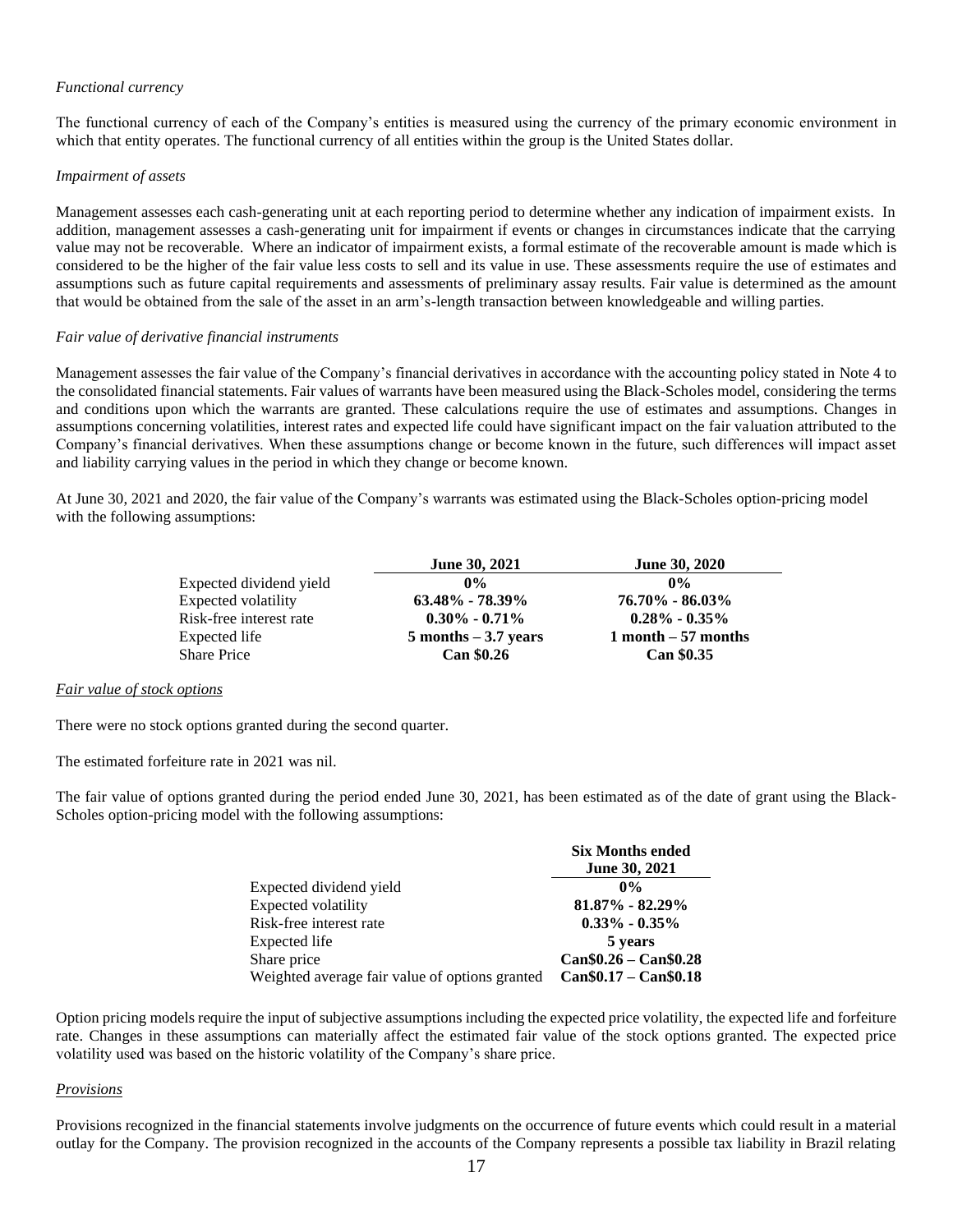to the termination of certain employees in Brazil. The Company cannot predict with any level of certainty the amount or timing of this contingent liability, if one exists. The changes in the provisions mostly reflect changes in foreign exchange rates as the ultimate liability, if any, would be payable in the Brazilian Real.

The following table presents the changes in the Provisions:

|                                     | Amount  |  |
|-------------------------------------|---------|--|
| <b>Balance at December 31, 2020</b> | 233,205 |  |
| Change in provisions estimate       | 21,620  |  |
| <b>Balance at June 30, 2021</b>     | 254,825 |  |

# **Disclosure Controls and Procedures and**

# **Internal Controls Over Financial Reporting**

Disclosure controls and procedures ("DC&P") are designed to ensure that information required to be disclosed by the Company is accumulated and communicated to management as appropriate to allow timely decision-making regarding required disclosures. The Company's CEO and CFO have concluded that information required to be disclosed in the Company's annual and quarterly financial statements and the annual and quarterly MD&A have been disclosed and fairly presented as at each reporting date and they believe that processes are in place to provide them with sufficient knowledge to support such representation. However, a control system, no matter how well conceived and implemented can only provide reasonable, not absolute, assurance that the objectives of the control system are met.

Internal control over financial reporting ("ICFR") is intended to provide reasonable assurance regarding the reliability of financial reporting and the preparation of financial statements for external purposes in accordance with IFRS. ICFR should include those policies and procedures that:

- Pertain to the maintenance of records that in reasonable detail accurately and fairly reflect the transactions and dispositions of assets;
- Provide reasonable assurance that transactions are recorded as necessary to permit preparation of financial statements in accordance with IFRS, and that receipts and expenditures are being made only in accordance with the Company's management and Board of Directors; and
- Provide reasonable assurance regarding the prevention or timely detection of unauthorized acquisition, use of, or disposition of assets that could have a material impact on financial statements.

The Company is not required to certify the design and evaluation if its disclosure controls and procedures nor its internal controls over financial reporting as it is a venture exchange issuer, nor has the Company conducted a detailed investigation into these controls. Therefore, inherent limitations exist on the ability of the CEO and CFO to design and implement cost effective DC&P and ICFR for the Company and these limitations may result in additional risks to the quality, reliability, transparency and timeliness of interim and annual filings and other reports provided under securities legislation.

# **Management's Responsibility For Financial Statements**

The Company's unaudited condensed consolidated financial statements for the quarters ended June 30, 2021 and 2020 have been prepared by management and are in accordance with IFRS as issued by IASB. Financial information contained in this MD&A has also been prepared by management and is consistent with the data contained in the Company's annual audited financial statements for the years ended December 31, 2020 and 2019.

# **Off-Balance Sheet Arrangements**

As of the date of this report, the Company has no off-balance sheet arrangements that have or are reasonably likely to have a current or future effect on the Company's financial condition, revenues or expenses, results of operations, liquidity, capital expenditures or capital resources.

# **Proposed Transactions**

The Company does not currently have any undisclosed proposed transactions approved by the Board of Directors. All existing transactions are fully disclosed in the Company's unaudited condensed consolidated financial statements for the quarters ended June 30, 2021 and 2020.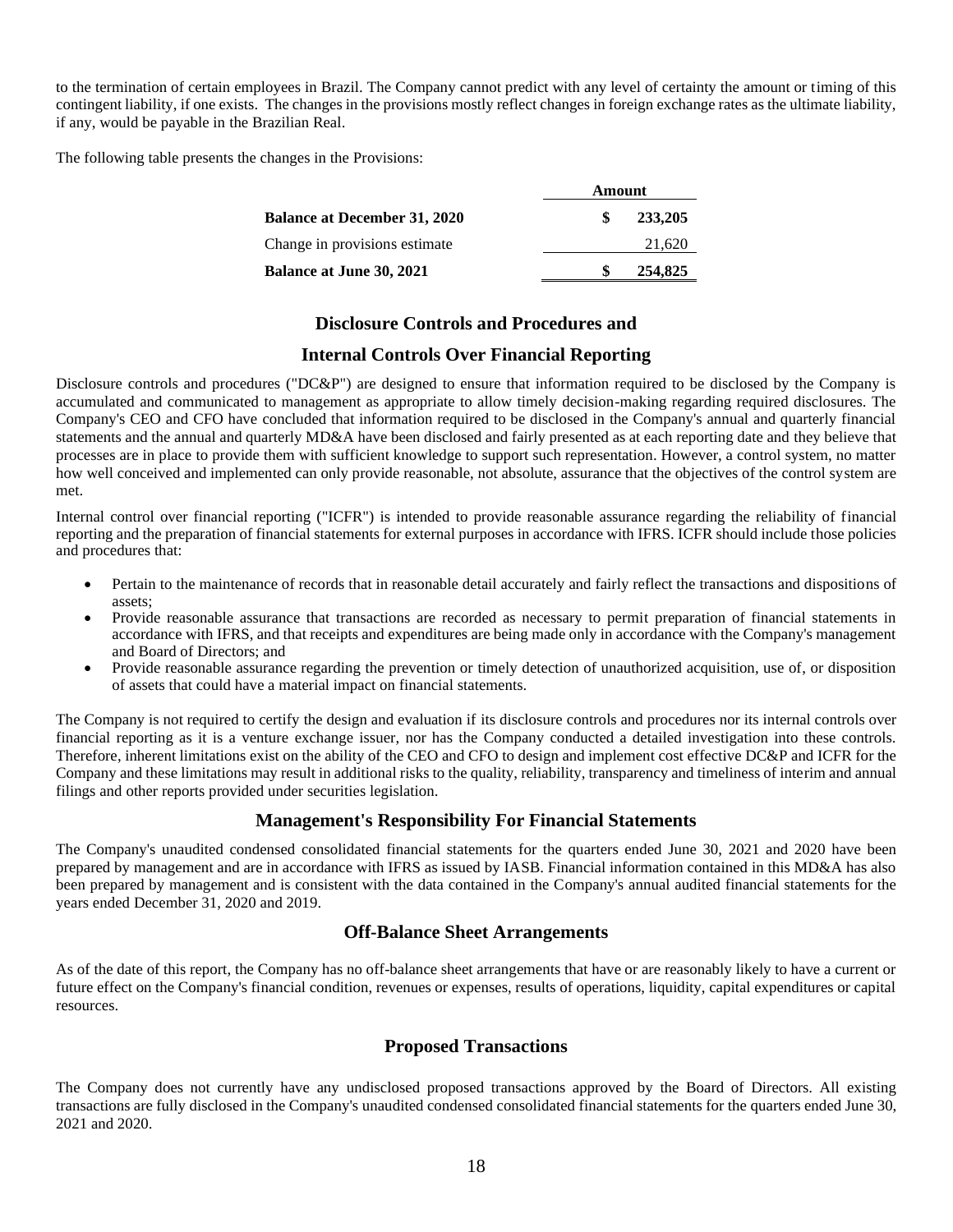# **Conflicts of Interest**

The Company's directors and officers may serve as directors and officers, or be associated with, other reporting companies or have significant shareholdings of other companies. To the extent that such other companies may participate in business or asset acquisitions, dispositions, or ventures in which the Company may participate, the directors and officers of the Company may have a conflict of interest in negotiating and concluding on terms with respect to the transaction. If a conflict of interest arises, the Company will follow the provisions of the BC Business Corporations Act ("BCBCA") dealing with conflict of interest. These provisions state that where a director has such a conflict, that person must at a meeting of the Company's directors disclose his or her interest and refrain from voting on the matter unless otherwise permitted by the BCBCA. In accordance with the laws of the province of British Columbia, the directors and officers of TriStar Gold are required to act honestly, in good faith, and in the best interests of the Company.

### **Qualified Person**

Mr. R Mohan Srivastava, a Vice-President of TriStar, a qualified person as defined in NI 43-101, has read and approved the technical portions of this Management's Discussion and Analysis.

# **Cautionary Note Regarding Forward-Looking Statements and Information**

Certain statements in the MD&A constitute forward-looking statements. Such forward-looking statements involve known and unknown risks, uncertainties and other factors which may cause the actual results, performance or achievements of the Company to be materially different from any future results, performance or achievements expressed or implied by such forward-looking statements. Such factors include, among others, the following: general economic and business conditions; competition within the minerals industry to acquire properties of merit, and competition from other companies possessing greater technical and financial resources; success of operating initiatives; the success (or lack thereof) with respect to the Company's exploration and development operations on its properties; the Company's ability to raise capital and the terms thereof; the acquisition of additional mineral properties; changes in business strategy or development plans; exploration and other property write downs; the continuity, experience and quality of the Company's management; changes in or failure to comply with government regulations or the lack of government authorization to continue certain projects; the outcome of litigation matters, and other factors referenced from time to time in the Company's filings with securities regulators. The use in the following Management's Discussion and Analysis of such words as "believes", "plans", "estimates", "may", "could", "would", "might", "will", "anticipates", "expects", "intends" and similar expressions are intended to identify forward-looking statements, but are not the exclusive means of identifying such statements. Material factors and assumptions used to develop the forwardlooking information include but are not limited to, the following: there will be adequate liquidity available to the Company to fund future operations; the Company will be successful in raising addition capital in this and future periods; the actual exploration results will be favorable; exploration and development costs will not exceed the Company's expectations; the Company will be able to retain and hire skilled staff, all required regulatory and government approvals will be obtained in a timely manner on terms acceptable to the Company, applicable geo-political conditions are favorable for future investment, gold and commodity price and foreign exchange rates remain favorable, no title disputes arise with respect to the Company's properties and the Company will remain in compliance with applicable regulatory and contractual obligations.

These forward-looking statements are based upon the beliefs, expectations, reasonable investigation and opinions of management on the date such statements are made. The success of the Company is dependent on the efforts of the Company, its employees and many other factors including, primarily, its ability to raise additional capital and establishing the economic viability of any of its exploration properties.

It is the Company's policies that all forward-looking statements are based upon the Company's beliefs and assumptions which are based on and derived from information available to management at the time these assumptions are made. The forward-looking statements contained herein are based upon information available as at the effective date of this MD&A and are subject to change after this date. The Company assumes no obligation and has no policy for updating or revising forward looking information or statements to reflect new events or circumstances except as may be necessary under applicable securities law. Although management believes that the expectations represented by such forward-looking information or statements are reasonable, there is significant risk that the forwardlooking information or statements may not be achieved and the underlying assumptions thereto will not prove to be accurate. Actual results or events could differ materially from the plans, intentions and expectations expressed or implied in any forward-looking information or statements, including the underlying assumptions thereto, as a result of the numerous risks, uncertainties and other factors such as those described above and discussed under Risks and Uncertainties.